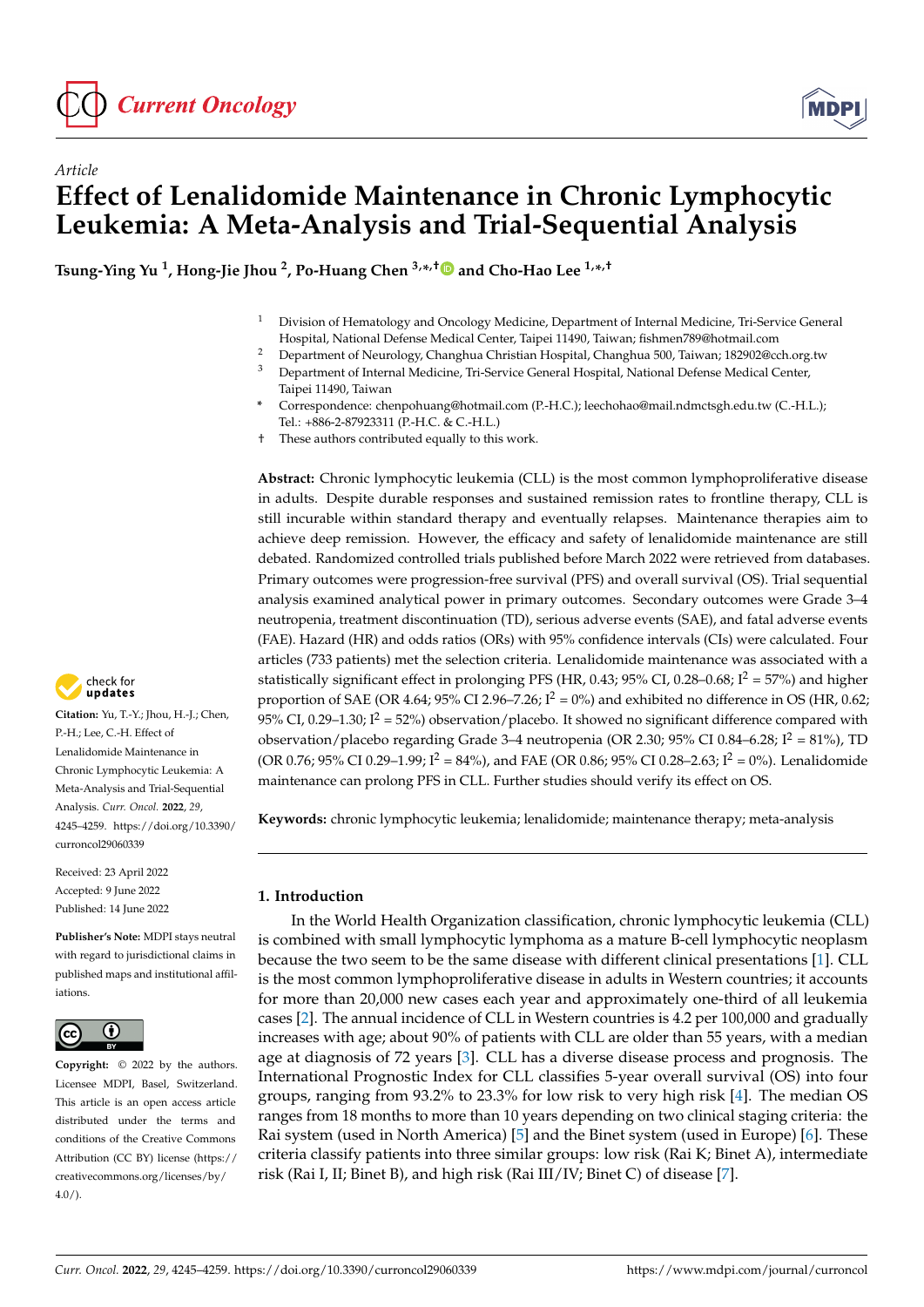Several predictive markers are associated with prognosis. Immunoglobulin heavy chain variable region (IGHV) gene mutation is associated with high response rates and improved overall survival (OS) in patients receiving fludarabine, cyclophosphamide, and rituximab (FCR) [\[8–](#page-11-7)[10\]](#page-11-8). CLL could be classified into four prognostic subgroups: high-risk (TP53 and/or BIRC3 abnormalities), intermediate-risk (NOTCH and/or SF3B1 mutations and/or del(11q)), low-risk (trisomy 12 and wild-type for all genetic lesions), and very low risk (del(13q) only). The 10-year survival rates for the four subgroups were 29%, 37%, 57%, and 69%, respectively [\[11,](#page-11-9)[12\]](#page-11-10). Among the cell surface markers detected by flow cytometry or immunohistochemistry, CD38 expression and/or ZAP-70 were associated with shorter PFS and OS outcomes [\[13](#page-11-11)[–16\]](#page-12-0). Early-stage patients are not treated with chemotherapy until they present symptoms or rapid disease progression [\[17\]](#page-12-1). The standard therapy for CLL includes monochemotherapy (i.e., fludarabine, chlorambucil, bendamustine) or polychemotherapy (i.e., cyclophosphamide, doxorubicin, vincristine, and prednisolone; fludarabine combined with cyclophosphamide), which is usually combined with anti-CD20 monoclonal antibodies (i.e., rituximab, ofatumumab) [\[18,](#page-12-2)[19\]](#page-12-3). Novel targeted therapies (e.g., Bruton's tyrosine kinase (BTK) inhibitor, ibrutinib; phosphoinositide 3-kinase (PI3K) inhibitor, idelalisib; and B-cell lymphoma-2 protein (BCL-2) inhibitor, venetoclax) are rapidly changing the treatment circumstance of CLL [\[20](#page-12-4)[,21\]](#page-12-5). Despite durable responses and sustained remission rates to first-line therapy, patients often relapse within 5 years after the initial treatment [\[22](#page-12-6)[,23\]](#page-12-7). Some patients even have markedly reduced OS due to early progression and poor response to salvage therapy [\[24\]](#page-12-8). Chemoimmunotherapy is not recommended because del(17p)/TP53 mutations are associated with low response rates. The PFS benefit of acalabrutinib +-obinutuzumab was observed in CLL patients with del(17p) or TP53 mutations, IGHV-unmutated, and IGHV-mutated CLL [\[25\]](#page-12-9). In patients with del(17p) or TP53 mutations, the undetectable MRD rate and PFS rate were significantly higher with venetoclax + obinutuzumab than those with chlorambucil + obinutuzumab [\[26\]](#page-12-10).

Although kinase inhibitors can improve the outcomes, not all patients have access to these novel drugs. Second-line treatment with kinase inhibitors, including BTK, PI3K, and BCL-2 inhibitors, guide to partial and prolonged response in most patients with refractory or relapsed disease, but complete responses with no minimal residual disease (MRD) are rare [\[9,](#page-11-12)[27,](#page-12-11)[28\]](#page-12-12).

The concept of maintenance therapy is not new in hematological malignancy. By delaying disease progression and improving survival, it was a successful approach in all incurable mature B-cell tumors, including follicular lymphoma, mantle cell lymphoma, and multiple myeloma [\[29\]](#page-12-13). Since 2011, a review on the maintenance therapy for B-CLL indicated that the maintenance therapy of rituximab and lenalidomide had a potential role in deep treatment response [\[30\]](#page-12-14). Maintenance therapies aim to reach deep remission and extend the period of disease quiescence. Previous network meta-analysis had shown that maintenance therapies achieved superior effect in prolonging progression-free survival (PFS) compared without intervention. Moreover, the therapy did not significantly increase the risk of overall serious adverse events (SAE) [\[31\]](#page-12-15).

Lenalidomide, an immunomodulatory agent, has been used to treat multiple myeloma, certain subtypes of non-Hodgkin lymphoma such as mantle cell lymphoma, and CLL, the last as part of clinical trials [\[32](#page-12-16)[–35\]](#page-12-17). On the basis of a review of the trial data, it appears that lenalidomide therapy causes no specific immune dysfunction that would increase the risk of opportunistic infections in these patients [\[36\]](#page-12-18). Therefore, routine antimicrobial prophylaxis is not usually offered to patients receiving this agent. However, this agent is not approved for the treatment of CLL patients outside clinical trials [\[37\]](#page-12-19).

Lenalidomide is a 4-amino-glutamyl analogue of thalidomide that removes neurologic side effects and neuropathy, and has activity against various hematological and solid malignancies. It is FDA-approved for the clinical treatment of multiple myeloma and chromosome 5q deletion myelodysplastic syndrome. It has been shown to be an immunomodulator affecting the immune system, and to have antiangiogenic properties [\[38\]](#page-12-20). Lenalidomide has a special mechanism of action: it can target cancer cells and modulate or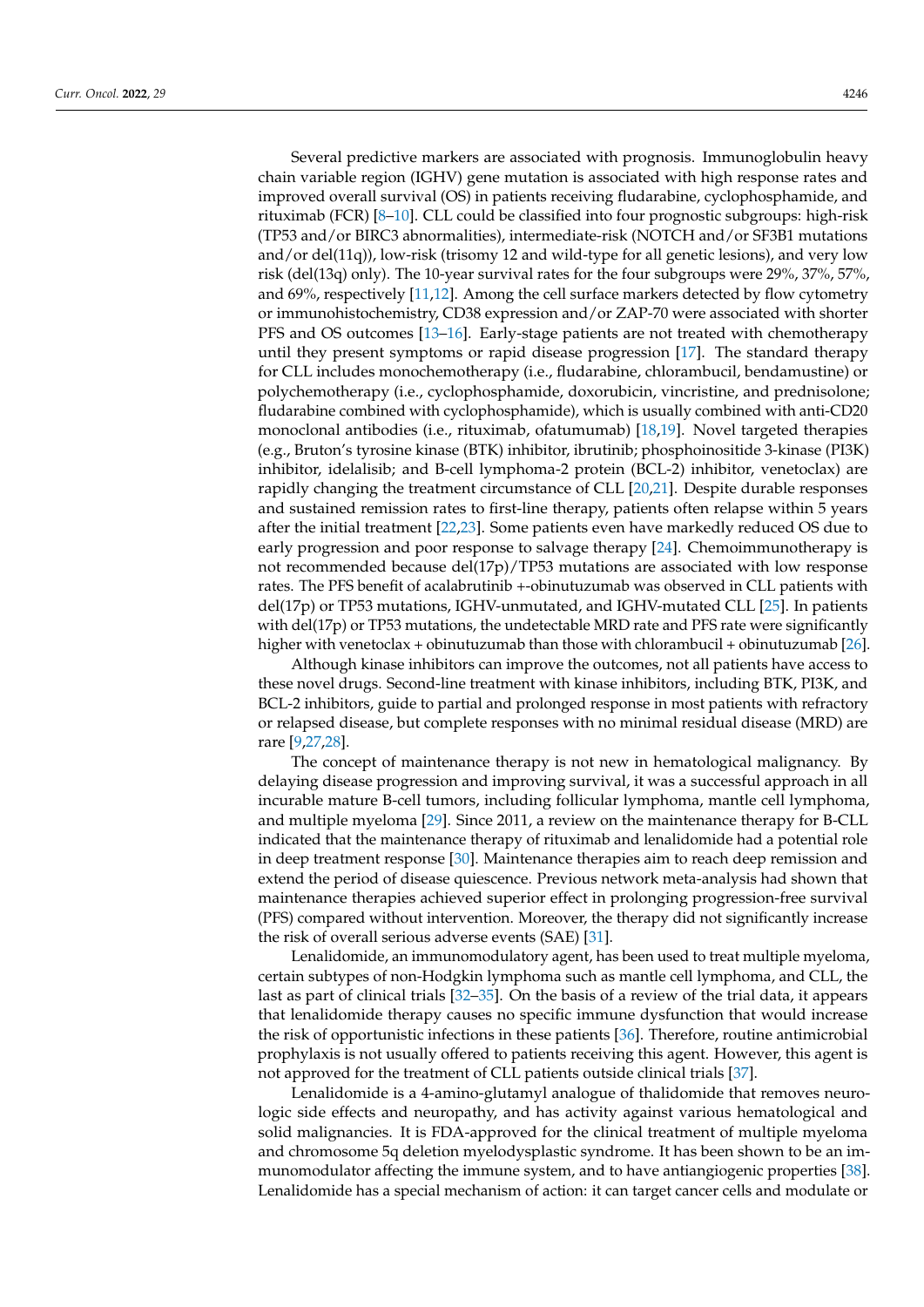interrupt several interactions of CLL cells and elements in their microenvironment [\[39–](#page-13-0)[41\]](#page-13-1), which can stimulate leukemia or have an impact on survival [\[42,](#page-13-2)[43\]](#page-13-3). The efficacy and safety of lenalidomide as maintenance therapy for CLL are inconsistent within individual studies and still under debate. Moreover, it remains unknown whether previous meta-analyses established sufficient statistical power to draw a firm conclusion. Therefore, we performed a systematic review and meta-analysis of all available Phase II and III randomized controlled trials (RCTs) and applied trial sequential analysis (TSA) to examine the statistical power.

## **2. Methods**

# *2.1. Search Strategy*

We reported and prepared this study on the basis of the Preferred Reporting Items for Systematic Reviews and Meta-Analyses statement [\[44\]](#page-13-4) for performing systematic reviews and meta-analyses of RCTs (Supplementary Information S1). The protocol used in this systematic review was registered in the Open Science Framework [\(https://osf.io/wpnh5/](https://osf.io/wpnh5/) (accessed on 23 April 2022)).

#### *2.2. Study Selection*

We identified potential studies with a systematic search of the PubMed, Embase, and Cochrane Library databases from inception until March 2022 without language restrictions. The following search terms were used for the search in databases: "chronic lymphocytic leukemia", "maintenance", "consolidation", and "lenalidomide" (Supplementary Information S2), along with possible relevant keywords. The references in the relevant eligible studies were also manually searched.

# *2.3. Eligibility Criteria*

All studies including patients with a definitive diagnosis of CLL received frontline treatment and achieved at least a partial response, and those that further accepted subsequent maintenance therapy using lenalidomide were included. The diagnosis of CLL was made according to the criteria of the International Workshop on Chronic Lymphocytic Leukemia and also made according to the World Health Organization classification of lymphoid neoplasms, 2016 revision [\[1](#page-11-0)[,45\]](#page-13-5). RCTs that enrolled the comparisons of maintenance lenalidomide and placebo or observation were included in our studies.

Two reviewers (PHC and TYY) independently screened the studies using the selection criteria. Disagreements regarding selection process for each individual study were resolved by group consensus.

# *2.4. Outcome Measurement*

Both PFS and OS were the primary outcomes. The secondary outcomes included Grade 3 and 4 neutropenia, treatment discontinuation (TD), SAE, and fatal adverse events (FAE). PFS was the length of time from study entry until objective disease progression or death. OS was the period from study enrolment until all causes of death. Grade 3 and 4 neutropenia was defined as the definition of Common Terminology Criteria for Adverse Events (CTCAE) [\[46\]](#page-13-6). TD was defined as TD from any cause at any time after participants had been randomized to intervention or comparator groups. SAE comprised Grade 3 and 4 adverse events according to CTCAE [\[47\]](#page-13-7). FAE was deaths related to adverse events at any time from the beginning of treatment to the end to 28 days after the study treatment had been stopped.

## *2.5. Data Extraction and Management*

Each reviewer extracted the following data using a standardized data collection form: (1) study information, (2) characteristics of participants, and (3) treatment-related data. The corresponding authors were contacted when studies did not provide enough data to estimate the effect size. The methodological quality of the included studies was assessed according to the Cochrane Handbook for Systematic Reviews of Interventions. We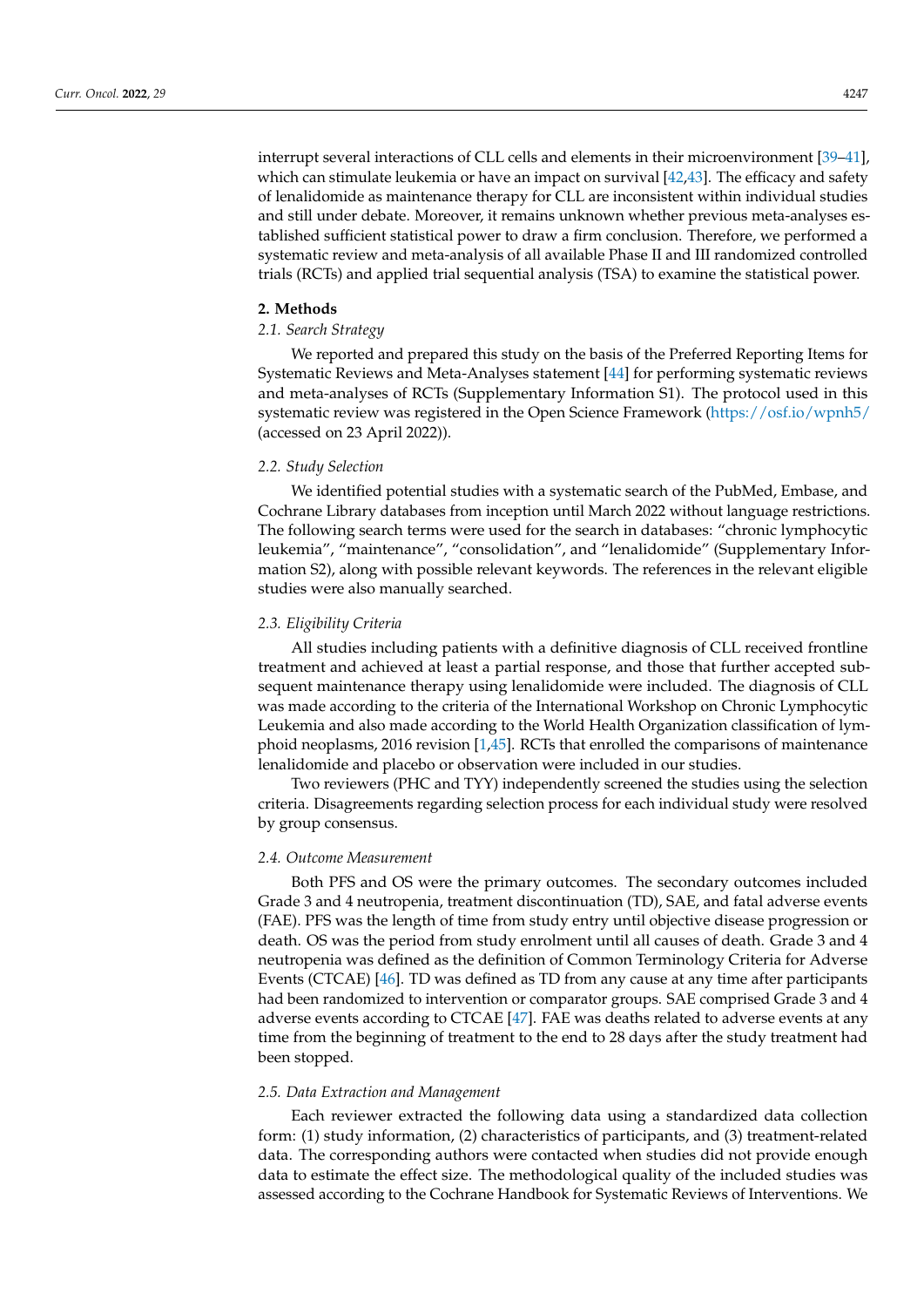produced the risk-of-bias graphs using Review Manager 5.3 software to critically appraise the studies (The Cochrane Collaboration, 2014; The Nordic Cochrane Centre, Copenhagen, Denmark) (Supplementary Information S3).

We measured the time-to-event outcomes (PFS and OS) using hazard ratios (HRs), standard errors, and number of randomized patients. For dichotomous outcomes (Grade 3 and 4 neutropenia, TD, SAE, and FAE), we extracted the number of randomized patients, number of analyzed patients, and number of events per arm. We only used intentionto-treat (ITT) design even if recommended larger effect sizes were possible per protocol design [\[48\]](#page-13-8).

### *2.6. Statistical Analysis*

We followed the proposal of the Cochrane Handbook for Systematic Reviews of Interventions to analyze the data [\[49\]](#page-13-9). The meta-analysis was conducted in a fixed-effect model or DerSimonian–Laird random-effects model using the inverse-variance method. The dichotomous outcomes were estimated with odds ratios (ORs) with 95% confidence intervals (CIs), and time-to-event outcomes were estimated with HRs with their 95% CIs. Heterogeneity was assessed with the Cochran Q test and I<sup>2</sup> statistics [\[50\]](#page-13-10). A *p*-value < 0.1 or the  $I^2$  value > 50% indicated significance [\[51\]](#page-13-11). Using fixed or random effects was interpreted according to statistical heterogeneity. If there was between-study heterogeneity, and the I-squared was low, we would use the fixed-effect model. On the other hand, if heterogeneity was high, we would use the random-effects model.

Subgroup analysis was performed with the high level of minimal residual disease (MRD) of 0.01%, which is clinically important, higher than one CLL cell per 10,000 leukocytes, measured at least two months after the last treatment. The bias from small study effects was examined using funnel plots and the Egger test. *p*-values < 0.05 meant significance [\[52\]](#page-13-12).

We used the "metafor" [\[53\]](#page-13-13) and "meta" packages of R software version 4.0.1 for all analyses [\[54\]](#page-13-14). A *p*-value < 0.05 indicated statistical significance.

## *2.7. Trial Sequential Analysis (TSA)*

Sparse data and repetitive testing in the meta-analysis may lead to a risk of Type 1 and 2 errors. Even if meta-analysis is statistically significant in the outcomes, it might be insufficient statistical power to estimate the true effects [\[55\]](#page-13-15). The advantages of TSA include recalculating the sample size required or stopping further trials when the intervention has no benefits [\[56\]](#page-13-16). Furthermore, it can present whether meta-analysis has enough statistical significance for adequate power. A TSA model was produced assuming a 5% (two-sided  $\alpha$  = 0.05) Type 1 error and 80% statistical power on the basis of the O'Brien–Fleming alphaspending function. We assumed a relative risk reduction of 30% for PFS and OS. We used the Stata 16.0 metacumbounds software package (StataCorp LLC, College Station, TX, USA) for fixed-effect TSA [\[57\]](#page-13-17).

#### **3. Results**

#### *3.1. Search Results*

The systematic search identified 40 articles (Figure [1\)](#page-4-0). After the removal of 26 duplicate records, the titles and abstracts of fourteen were screened. Of the 10 potentially eligible studies, 6 articles were excluded after full-text review. Therefore, four studies met the inclusion criteria in the review.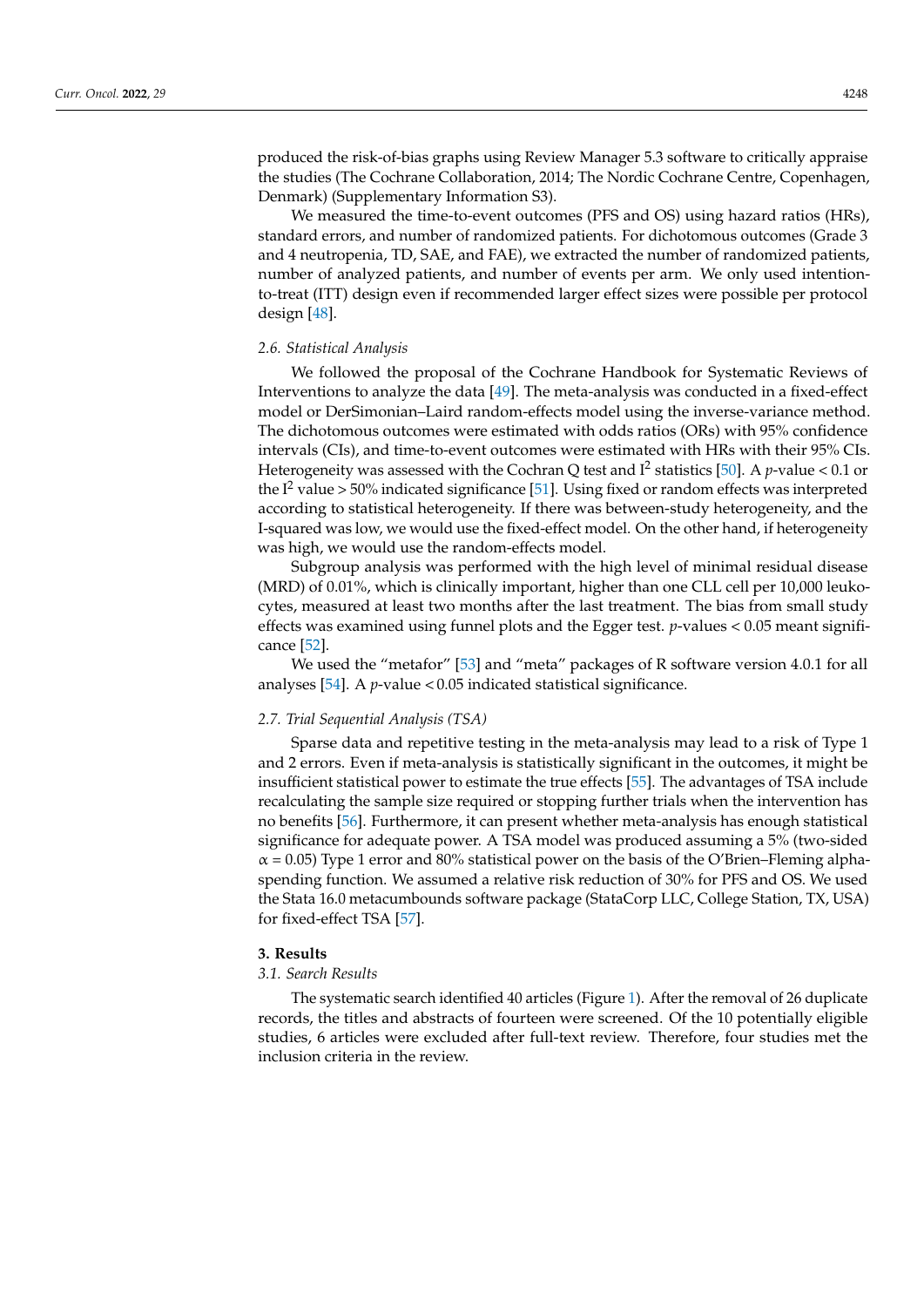<span id="page-4-0"></span>

**Figure 1.** Flow diagram of the identification process for eligible studies. **Figure 1.** Flow diagram of the identification process for eligible studies.

# *3.2. Characteristics of Included Studies*

The baseline characteristics of the studies included in meta-analysis are summarized In fact, 1, an of which were filase in of the sets asing 111 design to estimate the enect size.<br>The 4 RCTs comprised 733 patients (mean age: 59–64 years; median follow-up duration: 17.0 to 73.0 months). Three trials enrolled patients using only first-line therapy  $\left[58-60\right]$ , and the other one involving patients receiving at least two lines of therapy [61]. The complete response rate was between 23.9% and 56.0%, whereas the partial response rate ranged from  $57.0\%$  to  $70.1\%$ . in Table [1;](#page-5-0) all of which were Phase II or III RCTs using ITT design to estimate the effect size. 37.0% to 76.1%.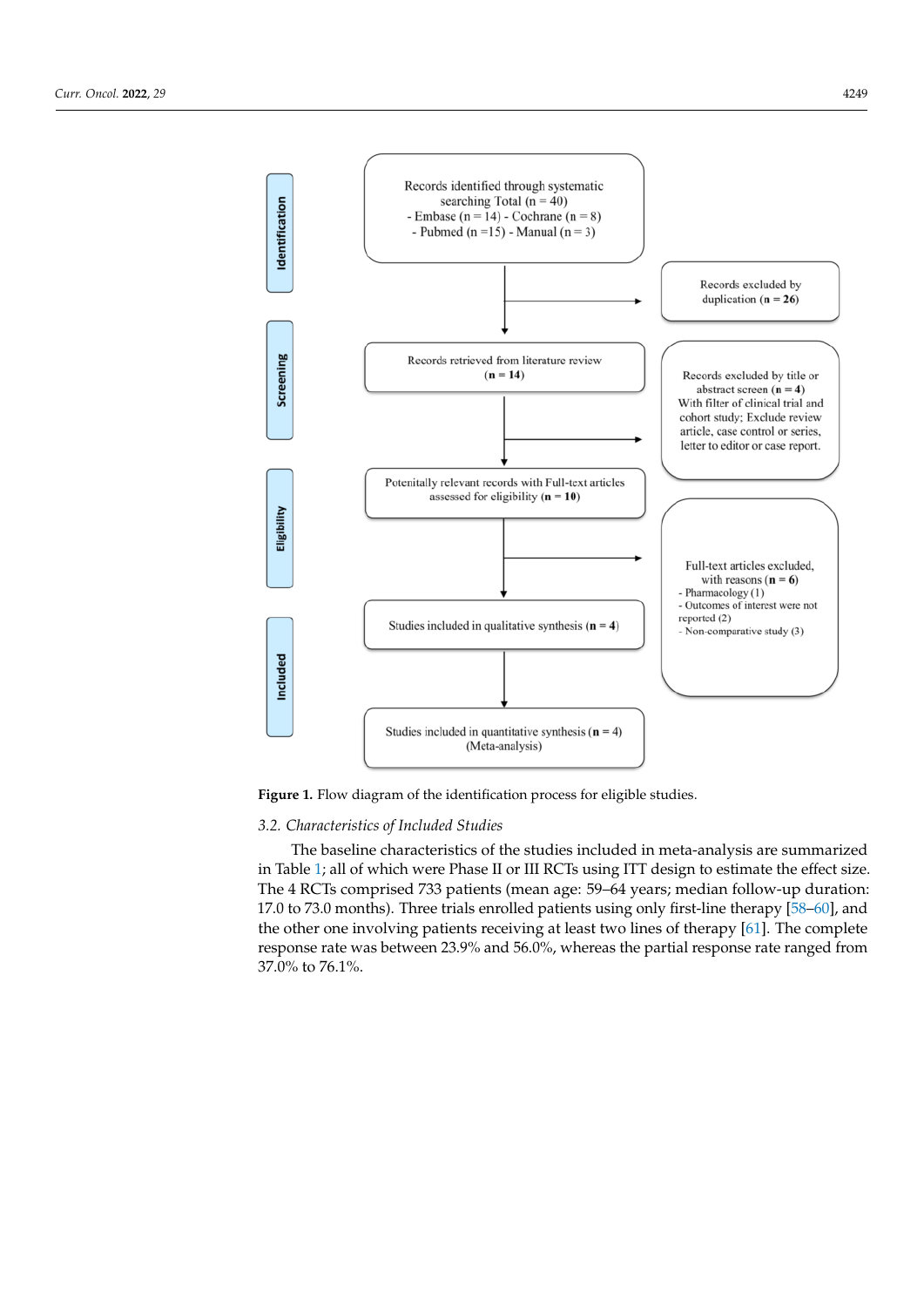| <b>Trial</b><br>Name/Registration<br>Code/PublicationYear   | <b>Study Design</b>       | Treatment Comparison/<br><b>Experimental Regimen</b> |                                                                                               | Cases          | Mean Age             | Follow Up<br>(Range)/Analysis        | <b>Frontline Cases</b><br>$\frac{\frac{6}{2}}{100}$ (%)/FCR<br>$Regionen(\%)$ | <b>CR/PR</b><br>(%) | Frontline<br>Regiments                      |
|-------------------------------------------------------------|---------------------------|------------------------------------------------------|-----------------------------------------------------------------------------------------------|----------------|----------------------|--------------------------------------|-------------------------------------------------------------------------------|---------------------|---------------------------------------------|
| <b>CONTINUUM</b><br>(NCT00774345)<br>Chanan-Khan, 2017 [61] | Phase III, DB,<br>MC, RCT | Lenalidomide<br>vs. placebo                          | Oral<br>$2.5 \,\mathrm{mg}/\mathrm{d}$ aily<br>(maximal<br>$5 \,\mathrm{mg}/\mathrm{d}$ aily) | 160 vs.<br>154 | 63 vs. 63            | 31.5 months<br>$(18.9 - 50.8) / ITT$ | 28%/98.9%                                                                     | 23.9%/76.1%         | FCR,<br>chlorambucil,<br>alemtuzumab        |
| CLLM1<br>(NCT01556776)<br>Fink, 2017 [58]                   | Phase III, DB,<br>MC, RCT | Lenalidomide<br>vs. placebo                          | Oral 5 mg/daily<br>(maximal<br>15 mg/daily)                                                   | 60 vs. 29      | 64 vs. 64            | 17.9 months<br>$(9.1 - 28.1) / ITT$  | 100%/22.1%                                                                    | 39.3%/60.7%         | <b>FCRB</b>                                 |
| <b>CALGB 10404</b><br>(NCT00602459)<br>Byrd, 2018 [59]      | Phase II, OP,<br>MC, RCT  | Lenalidomide<br>vs. observation<br>(FR group)        | Oral 5 mg/daily<br>(maximal<br>10 mg/daily)                                                   | 109 vs. 123    | 62 vs. 61            | 73.0 months<br>$(2.0 - 112.0) / ITT$ | $100\%/0\%$                                                                   | 32.0%/37.0%         | <b>FR</b>                                   |
|                                                             |                           | Lenalidomide<br>vs. observation<br>(FCR group)       |                                                                                               | 31 vs. 27      | 59 vs. 60            | 73.0 months<br>$(2.0 - 112.0) / ITT$ | 100%/100%                                                                     | 35.0%/39.0%         | <b>FCR</b>                                  |
| Jindal et al.<br>(CTRI/2018/07/014716)<br>Jindal, 2021 [60] | Phase II, OP,<br>SC, RCT  | Lenalidomide<br>vs. observation                      | Oral 5 mg/daily<br>(maximal)<br>$10 \,\mathrm{mg}/\mathrm{daily}$                             | $25$ vs. $15$  | $60 \text{ vs. } 62$ | 22.0 months<br>$(4.0 - 30.0) / ITT$  | 100%/20%                                                                      | 56.0%/66.7%         | BR, FCR,<br>R-Chlorambucil,<br>Chlorambucil |

**Table 1.** Basic characteristics of included randomized trials.

<span id="page-5-0"></span>CR: complete response, PR: partial response, OP: open label, DB: double blind, MC: multiple centers, SC: single center, RCT, randomized controlled trial, ITT: intention to treat, FCR: fludarabine, cyclophosphamide, and rituximab, FCRB: fludarabine, cyclophosphamide, rituximab, and bendamustine, FR: fludarabine and rituximab, BR: bendamustine and rituximab, R-Chlorambucil: rituximab and chlorambucil.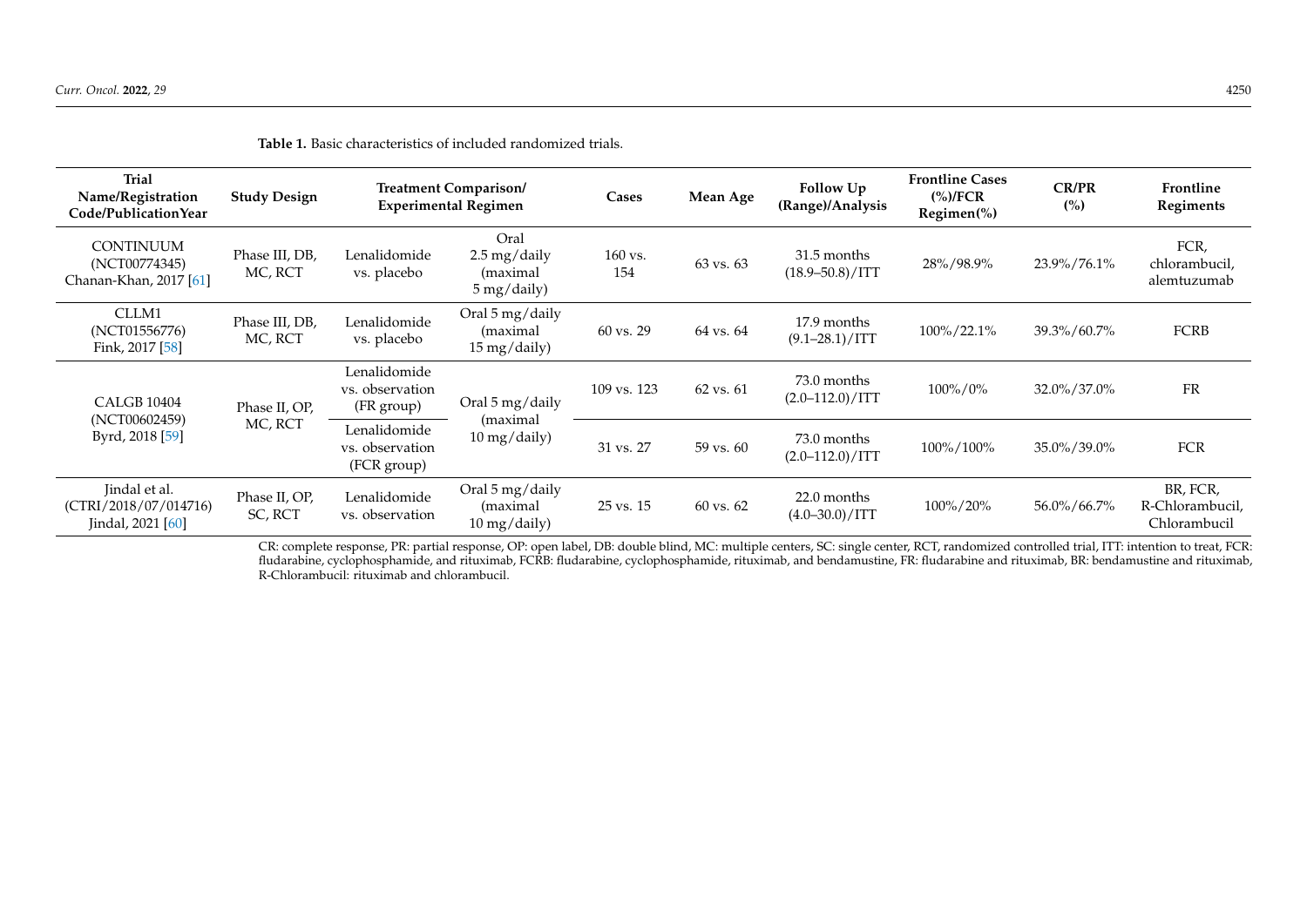PFS analysis included 4 studies and 5 comparisons with 733 patients. Compared with the observation, lenalidomide maintenance therapy was associated with a statistically significant effect in the prolongation of PFS (random-effects HR, 0.43; 95% CI, 0.28–0.68; Cochran Q *p*-value: 0.06,  $I^2 = 57\%$ , Figure [2A](#page-6-0)). In the TSA, the cumulative patient numbers did not exceed the required information size of 923, but the Z-curves exceeded the significance boundary in favor of lenalidomide maintenance therapy, suggesting a conclusive result of meta-analysis and indicating convincing statistical evidence (Figure [3A](#page-7-0)).

<span id="page-6-0"></span>

**Figure 2.** Meta-analysis of primary outcomes regarding (**A**) progression-free survival and (**B**) overall survival. PFS, progression-free survival; OS, overall survival; HR, hazard ratio; CI, confidence interval. (**A**) Meta-analysis of progression-free survival. Analysis included data from 5 comparisons with a total of 385 patients receiving lenalidomide maintenance therapy and 348 patients receiving observation alone. The *p*-value for heterogeneity was 0.06, and I-squared for heterogeneity was 57%, indicating moderate heterogeneity. We adopted a random-effects model, and lenalidomide maintenance therapy was associated with a statistically significant effect in the prolongation of PFS (HR, 0.43; 95% CI, 0.28–0.68). (**B**) Meta-analysis of overall survival. Analysis included data from 4 comparisons with a total of 360 patients receiving lenalidomide maintenance therapy and 333 patients receiving observation alone. The *p*-value for heterogeneity was 0.10, and I-squared for heterogeneity was 52%, indicating moderate heterogeneity. We adopted a random-effects model, and lenalidomide maintenance showed no difference in OS compared with the observation (HR, 0.62; 95% CI, 0.29–1.30).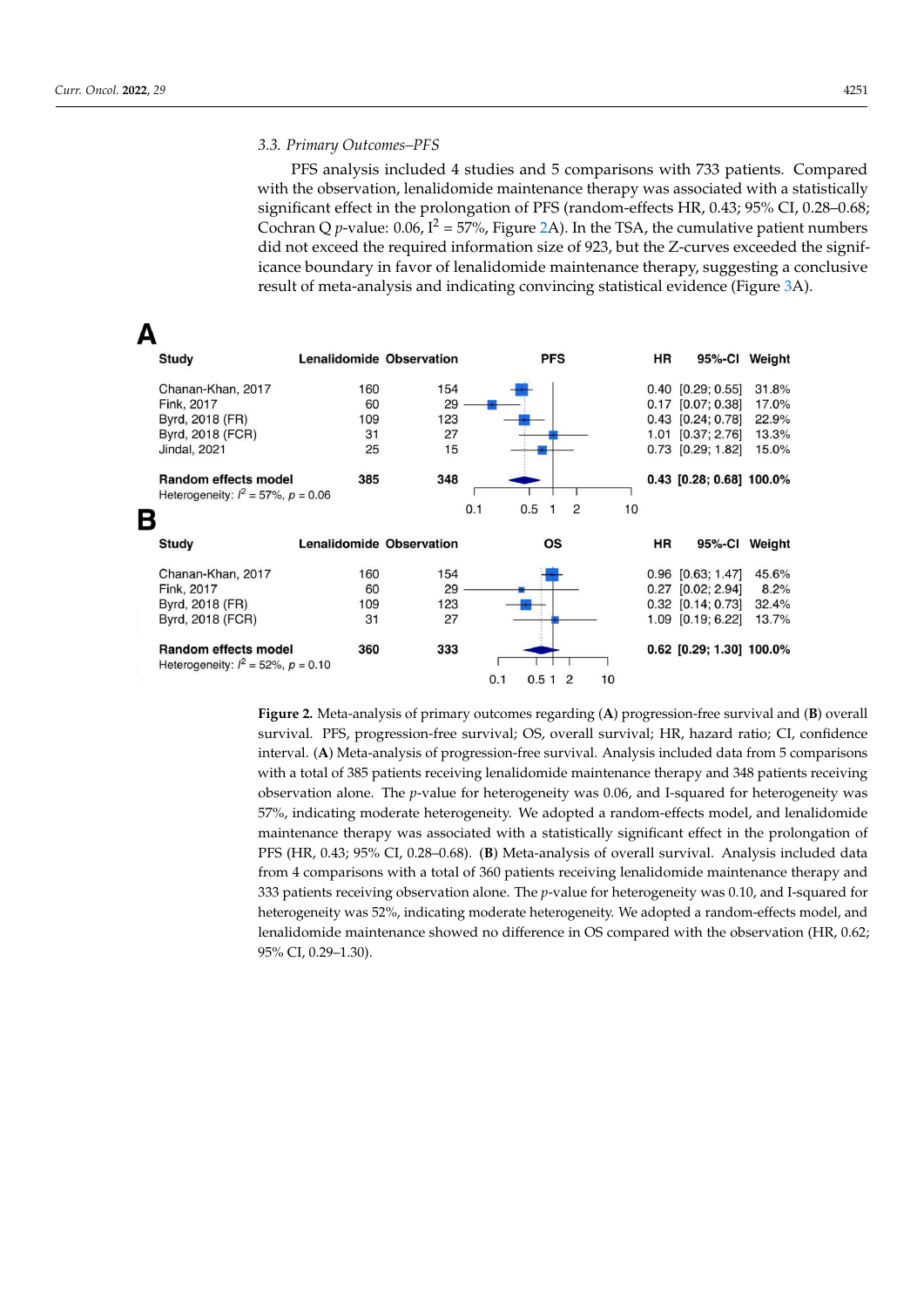<span id="page-7-0"></span>

Figure 3. Trial sequential analysis (TSA) of primary outcomes regarding (A) progression-free survival and (B) overall survival. X axis indicates the information size referring to cumulative patient numbers; Y axis indicates the Z-score; green horizontal lines indicate conventional boundaries; red sloping lines at the top left-hand corners indicate the trial sequential boundaries as the TSA threshold for statistical significance. Red vertical full line indicates the required information size (RIS). Blue solid line indicates the cumulative Z-curve. (A) Trial sequential analysis of progression-free survival. The cumulative number of patients did not exceed the number of 923 patients, but the Z-curves surpassed the significance boundary in favor of lenalidomide maintenance therapy, suggesting a conclusive result. (**B**) Trial sequential analysis of overall survival. The cumulative patient numbers did not surpass the required patient number of 769, and the Z-curves did not surpass any significance nificance boundary, indicating an inconclusive result of meta‐analysis. boundary, indicating an inconclusive result of meta-analysis.

#### *3.4. Primary Outcomes–OS*

OS analysis included 3 studies and 4 comparisons with 693 patients. Compared with the observation, lenalidomide maintenance showed no difference in OS (randomeffects HR, 0.62; 95% CI, 0.29–1.30; Cochran Q *p*-value: 0.10, I<sup>2</sup> = 52%, Figure [2B](#page-6-0)). TSA showed an inconclusive result because the cumulative number of patients did not surpass<br>diagnosis the required information size of 769, and the Z-curves did not surpass any significance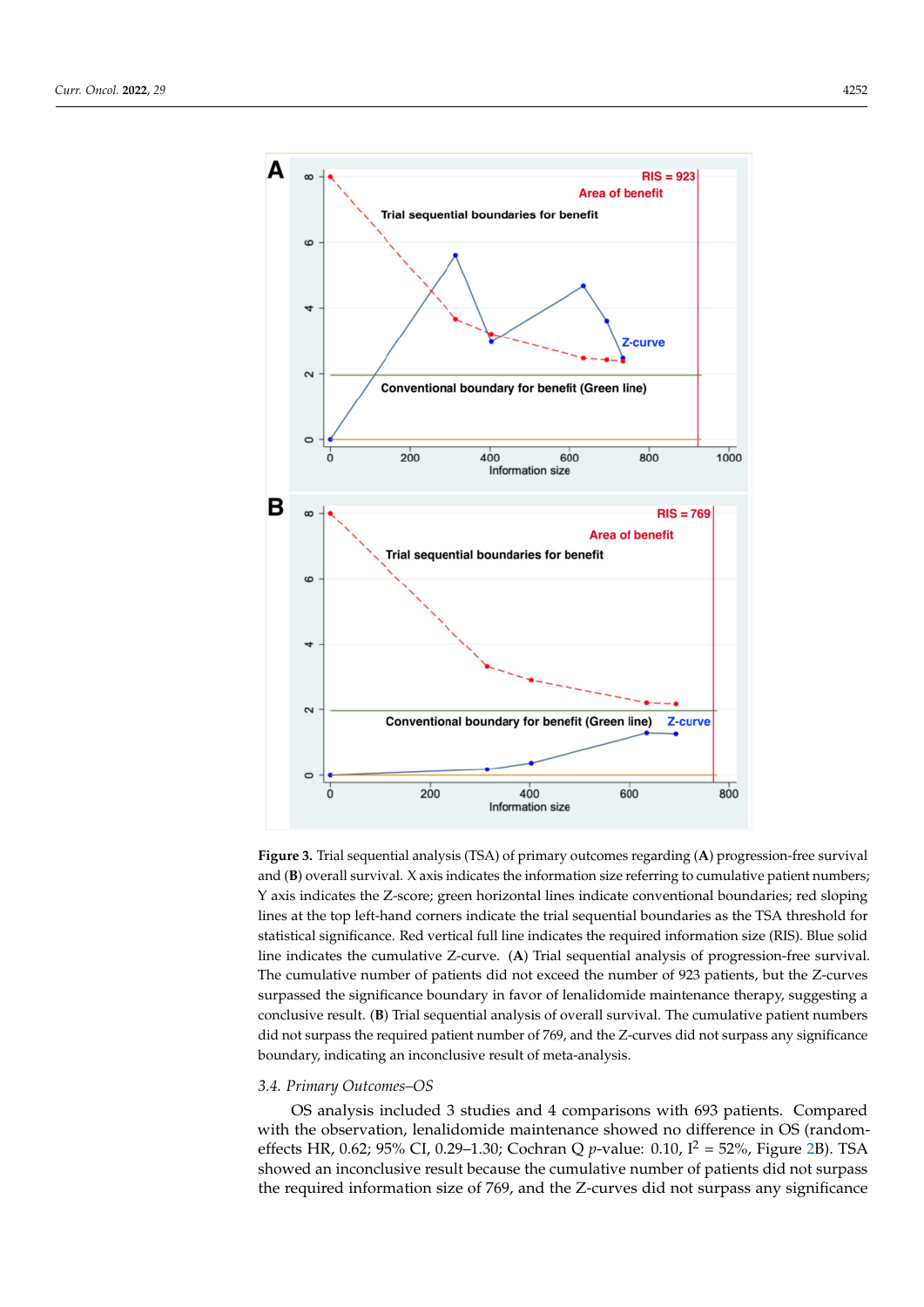boundary, indicating an inconclusive result of meta-analysis. Further studies are necessary for providing convincing statistical evidence (Figure [3B](#page-7-0)).

#### *3.5. Secondary Outcomes*

The analysis of Grade 3–4 neutropenia included 4 studies and 5 comparisons with 733 patients. Compared with the observation, lenalidomide maintenance showed no difference in Grade 3–4 neutropenia (random-effects OR 2.30; 95% CI 0.84–6.28; Cochran Q *p*-value < 0.01,  $I^2 = 81\%$ , Table [2,](#page-8-0) Supplementary Information S4).

<span id="page-8-0"></span>**Table 2.** Secondary outcomes of meta-analysis.

| Outcome                      | Comparison<br>Trial Number (N) | <b>Patients</b><br>Number (N) | Measurement (95% CIs)                                 | Cochran Q p-Value<br>for Heterogeneity | $I^2(%)$ |
|------------------------------|--------------------------------|-------------------------------|-------------------------------------------------------|----------------------------------------|----------|
| Grade 3–4 neutropenia        | $4*$                           | 733                           | Random-effects, OR, 2.30<br>$(0.84 \text{ to } 6.28)$ | < 0.01                                 | 81%      |
| Treatment<br>discontinuation | $4*$                           | 733                           | Random-effects, OR, 0.76<br>$(0.29 \text{ to } 1.99)$ | < 0.01                                 | 84%      |
| Serious adverse events       | $\mathcal{P}$                  | 400                           | Fixed-effect, OR, 4.64<br>$(2.96 \text{ to } 7.26)$   | 0.34                                   | $0\%$    |
| Fatal adverse events         | $4*$                           | 733                           | Fixed-effect, OR, 0.86<br>$(0.28 \text{ to } 2.63)$   | 0.66                                   | $0\%$    |

OR, odds ratio; CIs, confident intervals; N, number, \* two data from one trial (CALGB 10404).

The analysis of TD included 4 studies and 5 comparisons with 733 patients. Compared with the observation, lenalidomide maintenance showed no difference in TD (randomeffects OR 0.76; 95% CI 0.29-1.99; Cochran Q *p*-value < 0.01,  $I^2 = 84$ %, Table [2,](#page-8-0) Supplementary Information S4).

The analysis of SAE included 2 studies and 2 comparisons with 400 patients. Compared with the observation, lenalidomide maintenance was associated with a higher proportion of SAE (fixed-effect OR 4.64; 95% CI 2.96–7.26; Cochran Q *p*-value: 0.34,  $I^2 = 0\%$ , Table [2,](#page-8-0) Supplementary Information S4).

The analysis of FAE included 4 studies and 5 comparisons with 733 patients. Compared with the observation, lenalidomide maintenance showed no difference in FAE (fixed-effect OR 0.86; 95% CI 0.28–2.63; Cochran Q *p*-value: 0.66,  $I^2 = 0$ %, Table [2,](#page-8-0) Supplementary Information S4).

## *3.6. Subgroup Analysis of PFS in the High-MRD Group*

The analysis of PFS in the high-MRD group included 2 studies with 47 patients. Compared with the observation, lenalidomide maintenance therapy was associated with a more statistically significant effect in prolonging PFS (fixed-effect HR, 0.18; 95% CI, 0.07–0.46; Cochran Q *p*-value: 0.80,  $I^2 = 0\%$ ) (Supplementary Information S5).

## *3.7. Publication Bias*

There was no publication bias in the meta-analysis (Supplementary Information S6). However, this should be explained with caution because there were fewer than 10 studies used in this meta-analysis to assess publication bias [\[62\]](#page-13-25).

## **4. Discussion**

To the best of our knowledge, this is the first meta-analysis with TSA to evaluate the relative efficacy and safety of lenalidomide maintenance therapy for CLL patients. The results demonstrate that this therapy achieved a superior effect in prolonging PFS compared without intervention. OS did not significantly differ between the two groups; however, the TSA indicated that the statistical power was inconclusive. On the other hand, the administration of lenalidomide maintenance therapy was associated with a higher proportion of SAE compared with that without intervention. However, there was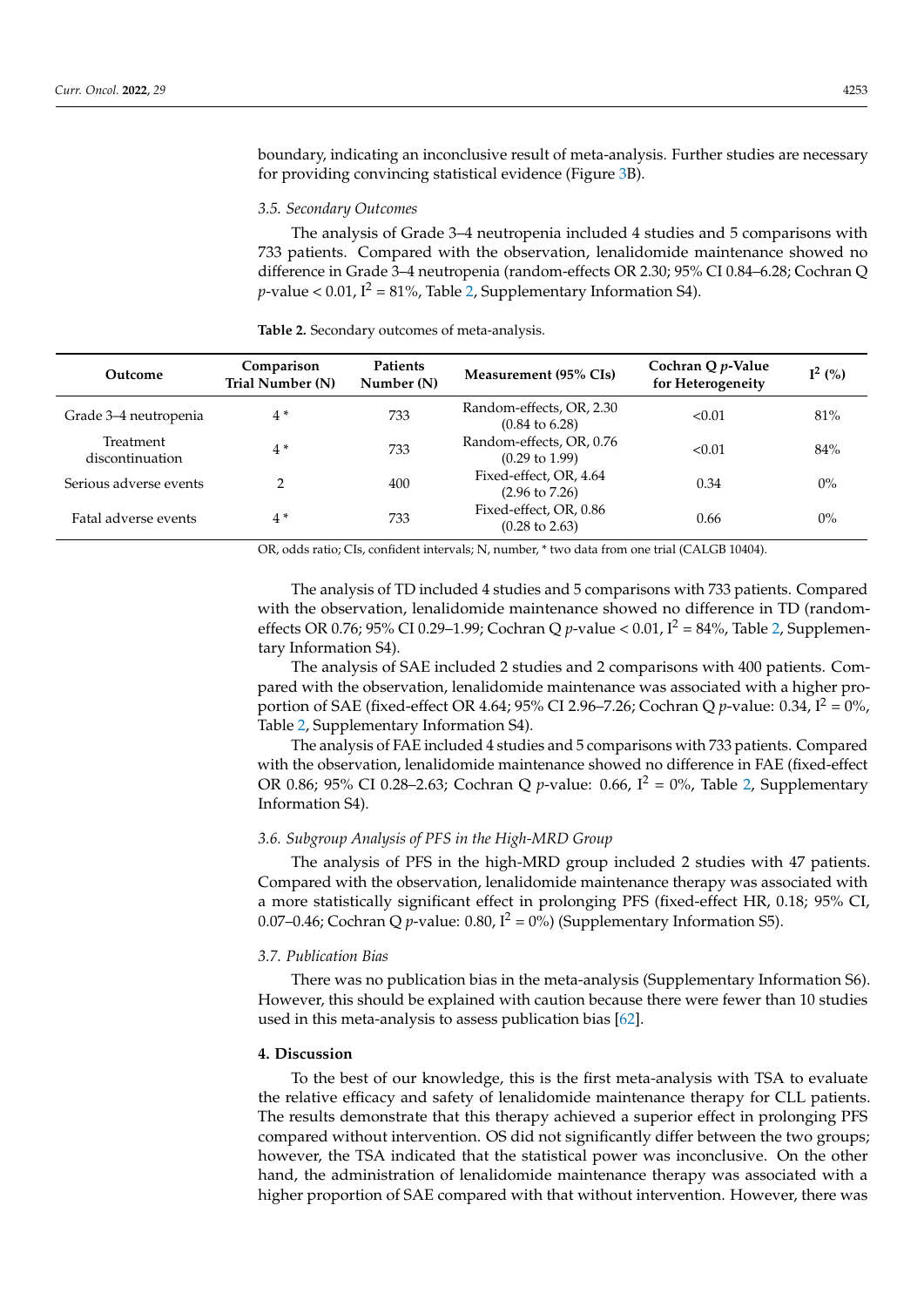no significant difference between lenalidomide maintenance therapy and observation regarding Grade 3–4 neutropenia, TD, and FAE.

Several large RCTs [\[58,](#page-13-18)[59,](#page-13-26)[61\]](#page-13-20) included in our study reported the significant prolongation of PFS in patients with CLL who received lenalidomide maintenance. In the CLLM1 study (NCT01556776), 89 patients with CLL were randomly assigned (2:1) to receive 5 mg of lenalidomide for maintenance or a placebo. The HR for PFS was 0.168 (95% CI, 0.074–0.379) with a median follow-up of 17.9 months. The median PFS was not reached (95% CI, 32.3 to not evaluable) in the lenalidomide group and 13.3 months (95% CI, 9.9–19.7) in the placebo group. However, due to insufficient candidates, study recruitment was stopped early [\[58\]](#page-13-18). The Phase III CONTINUUM trial (NCT00774345) found that lenalidomide maintenance therapy prolonged PFS without influencing potential subsequent lines of therapy. In this study, patients had reached complete or partial responses to second-line therapy. Then, they were randomly assigned to maintenance therapy with lenalidomide (160 patients) starting at 2.5 mg per day and titrating up to 5 or 10 mg as tolerated or to a placebo group (154 patients). Lenalidomide reduced more than 50% of the risk of progression compared with placebo (HR, 0.40; 95% CI, 0.29–0.55), but there was no difference in OS during a followup [\[61\]](#page-13-20). The GALGB 10,404 study revealed significantly longer median PFS in non-del(11q) patients who had received fludarabine and rituximab (FR) plus lenalidomide maintenance (60.7 months; 95% CI, 44.8–71.3) compared with FR alone (43.5 months; 95% CI, 32.8–50.2). For del(11q) patients, the median PFS with fludarabine, cyclophosphamide, and rituximab (FCR) plus lenalidomide maintenance (41.2 months; 95% CI, 25.7–50.7) was longer than that with FCR alone (35.5 months; 95% CI, 21.8–65.5) [\[59\]](#page-13-26).

Another randomized control study released in the ASH abstract report, the CLL6 Residuum Study of the Australasian Leukemia and Lymphoma Group and the French Innovative Leukemia Organization, was not enrolled in our meta-analysis because it focused on flow analysis for MRD. CLL6 analyzed the role of lenalidomide as consolidation therapy in patients following first-line treatment for CLL with residual MRD. In this analysis, there was a clear trend for improved control of MRD in the lenalidomide group [\[63\]](#page-14-0).

In our meta-analysis, the benefits of lenalidomide maintenance therapy in PFS were not transferred to OS. Furthermore, the results of TSA showed that the OS outcome still remained inconclusive due to the small sample size. The effects on survival are difficult to determine in patients with CLL due to the long follow-up needed in such an indolent disease and the puzzling effect of continued treatments [\[64\]](#page-14-1). The European Medicines Agency recommends using time to second objective disease progression to help in understanding the connection of meaningful improvements in PFS when OS cannot be measured [\[65\]](#page-14-2). The time to second objective disease progression is calculated in the intent-to-treat population as the time from randomization to the date of disease progression or death after second-line therapy [\[66\]](#page-14-3). It is useful to rule out any potentially adverse effect of first-line therapy on the efficacy of subsequent therapeutic regimens [\[67\]](#page-14-4). It can also be a surrogate endpoint providing insights into the effects of maintenance treatment on the efficacy of next-line therapy, and thus should be further explored.

In the subgroup of PFS in high-MRD patients, which was performed on bone marrow aspirate samples using eight-color flow cytometry with a detection threshold of >0.01, a significant trend toward improved PFS was observed with lenalidomide. There is strong evidence that MRD-negative status is the most important predictor of the final outcome in patients with previously untreated and relapsed CLL [\[68\]](#page-14-5). A previous study on CLL patients receiving rituximab maintenance therapy suggested that the analysis of bone marrow MRD after fludarabine-based induction may be a strong predictor of outcomes after maintenance therapy and a valuable tool to identify patients at high risk of relapse, influencing further treatment strategies [\[69\]](#page-14-6). Another study assessed PFS and OS in MRDpositive patients who had received anti-CD20 and concluded that maintenance therapy for MRD-positive patients increases PFS and OS to the level of MRD-negative patients, which is consistent with the results of our subgroup analysis. Maintenance therapy may be a means of controlling or eradicating MRD. The result provides an opinion into the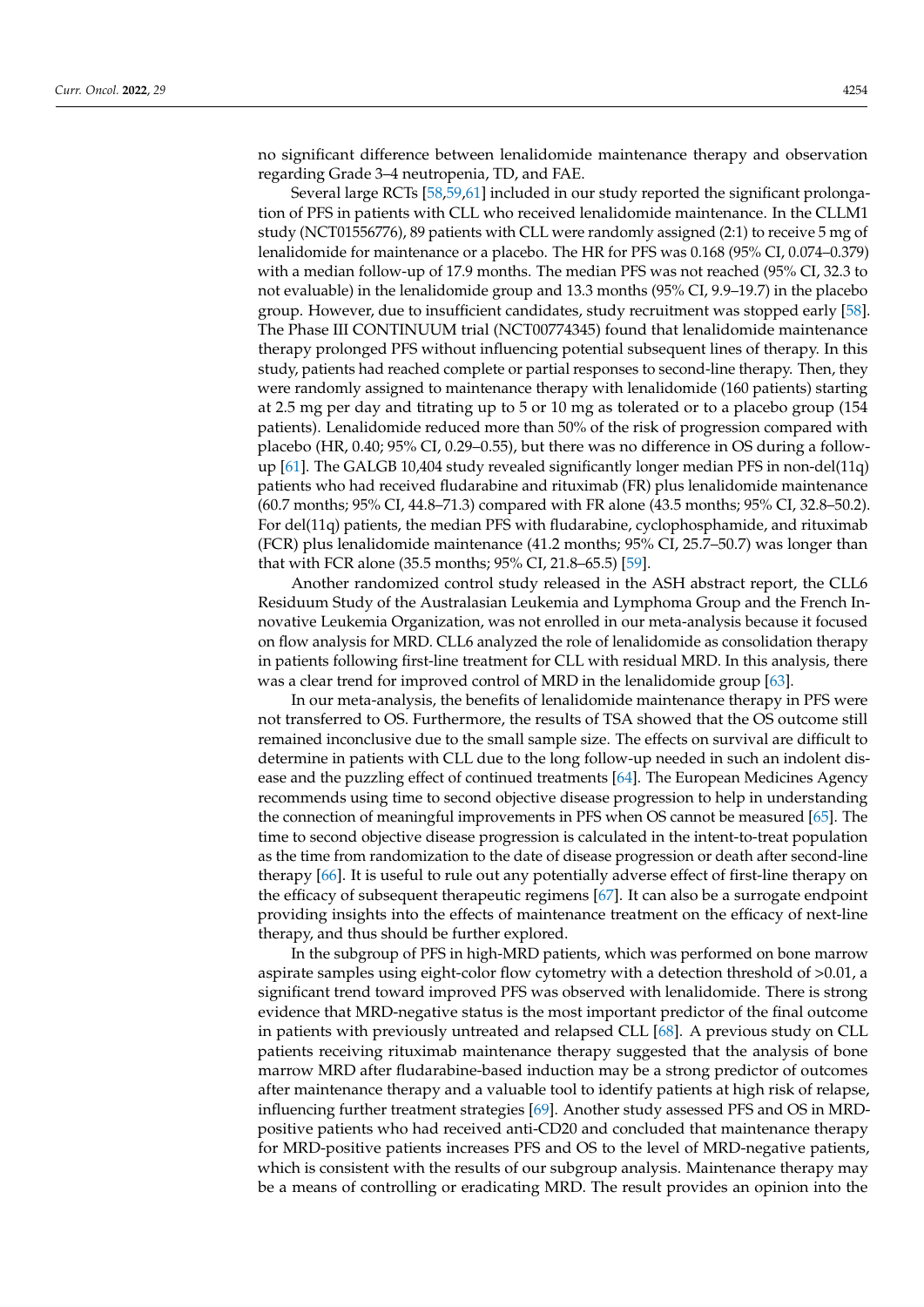use of induction FCR treatment followed by maintenance therapy as a treatment strategy in patients with CLL and detectable MRD. The treatment algorithm needs to be further investigated to confirm the initial results.

The study still had several limitations. Clinical heterogeneities existed from participant characteristics and previous interventions across trials, such as differences in the underlying disease severity (baseline Rai/Binet status, cytogenetic aberration, and IGHV status), previous treatment regimen, posttherapy response, timing to maintenance therapy, and regimens of maintenance therapy. Furthermore, despite several studies focusing on maintenance lenalidomide therapy, a well-defined optimal dose and biomarkers for identifying responders or toxic events beforehand are still lacking. Therefore, the results of this meta-analysis should be interpreted with caution.

#### **5. Conclusions**

Our meta-analysis of the current evidence suggests that the use of lenalidomide as maintenance therapy could prolong PFS and significantly reduce the risk of disease progression compared with no intervention. Moreover, TSA confirmed the statistical power of the meta-analysis. Compared with observation, lenalidomide maintenance showed no difference in OS. Further studies are warranted to justify the conclusion of OS. Regarding safety concerns, lenalidomide maintenance therapy was associated with a higher proportion of SAE, but there was no significant difference between lenalidomide maintenance therapy and observation regarding Grade 3–4 neutropenia, TD, and FAE. More high-quality randomized control trials should be conducted to provide reasonably conclusive evidence of the benefit to patients.

**Supplementary Materials:** The following supporting information can be downloaded at: [https:](https://www.mdpi.com/article/10.3390/curroncol29060339/s1) [//www.mdpi.com/article/10.3390/curroncol29060339/s1.](https://www.mdpi.com/article/10.3390/curroncol29060339/s1) Supplementary Information S1: PRISMA Checklist. Supplementary Information S2: Search strategies and detailed records. Supplementary Information S3: Assessment of risk of bias. Supplementary Information S4: Secondary outcomes of meta-analysis. Supplementary Information S5: Subgroup analysis of outcomes. Supplementary Information S6: Funnel plots and Egger's test.

**Author Contributions:** Conceptualization: T.-Y.Y. and H.-J.J.; data curation: T.-Y.Y. and H.-J.J.; funding acquisition: C.-H.L.; investigation: P.-H.C.; methodology: P.-H.C.; project administration: C.-H.L.; software: P.-H.C.; supervision: P.-H.C. and C.-H.L.; visualization: H.-J.J. and P.-H.C.; writing original draft: T.-Y.Y. and P.-H.C.; writing—review and editing: P.-H.C. and C.-H.L. All authors have read and agreed to the published version of the manuscript.

**Funding:** Tri-Service General Hospital/National Defense Medical Center (No. TSGH-D-111158).

**Institutional Review Board Statement:** All data are from publications and are deidentified, no need to have an institutional review board statement.

**Informed Consent Statement:** All data are from publications and are deidentified, no need to have informed consent from individual patients.

**Data Availability Statement:** The data presented in this study are available in this article and supplementary material.

**Conflicts of Interest:** The authors declare no conflict of interest.

## **Abbreviations**

| B-cell lymphoma-2 protein    |
|------------------------------|
| Bendamustine and Rituximab   |
| Bruton's tyrosine kinase     |
| Confidence intervals         |
| Chronic lymphocytic leukemia |
| Complete response            |
| Double blind                 |
|                              |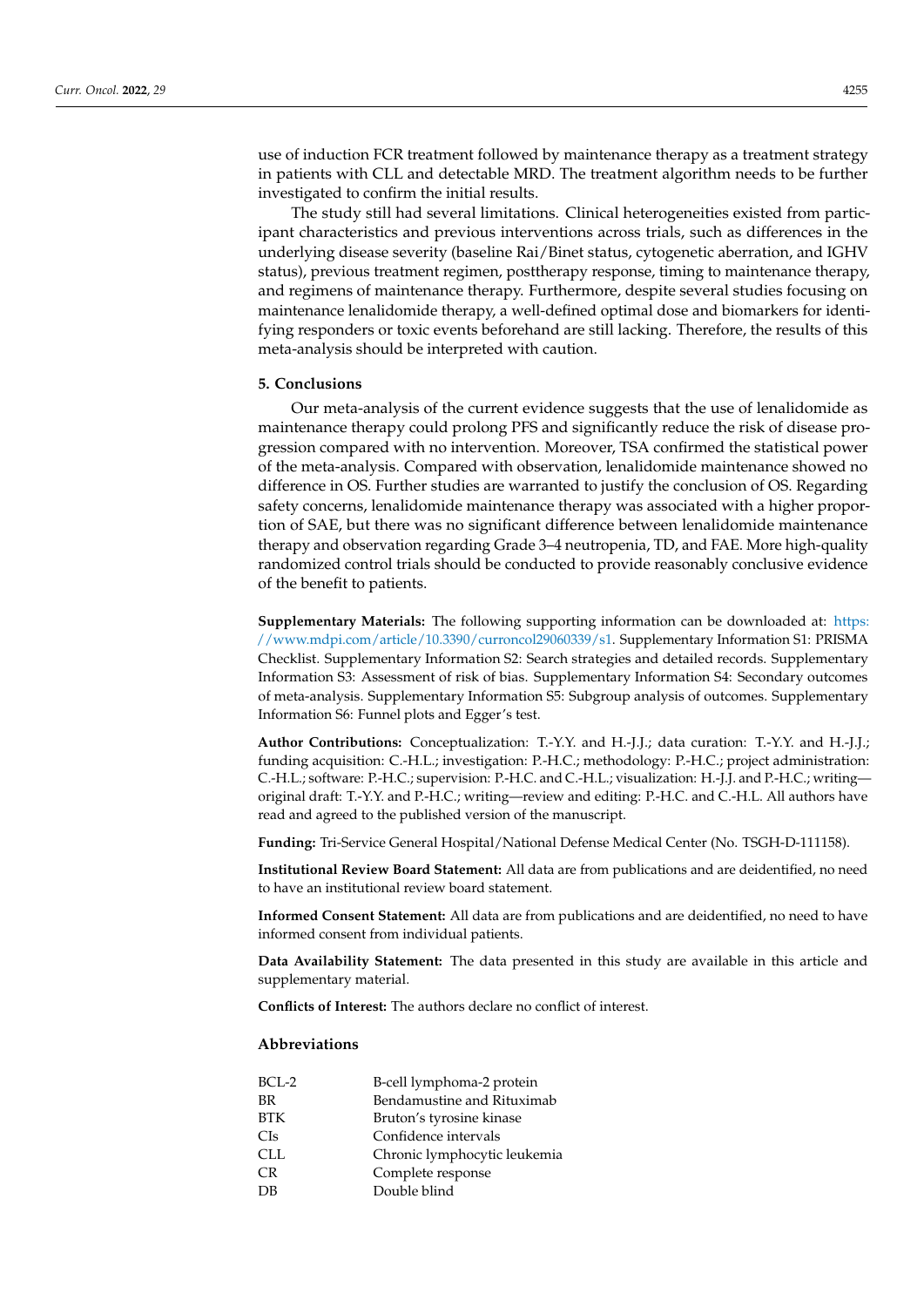| FAE            | Fatal adverse events                                       |
|----------------|------------------------------------------------------------|
| <b>FCR</b>     | Fludarabine, cyclophosphamide, and rituximab               |
| FCRB           | Fludarabine, cyclophosphamide, rituximab, and bendamustine |
| <b>FDA</b>     | Food and Drug Administration                               |
| FISH           | Fluorescence in situ hybridization                         |
| FR             | Fludarabine and rituximab                                  |
| TD             | treatment discontinuation                                  |
| <b>HR</b>      | Hazard ratio                                               |
| IGHV           | Immunoglobulin heavy chain variable region                 |
| ITT            | Intention to treat                                         |
| МC             | Multiple centers                                           |
| MRD            | Minimal residual disease                                   |
| ΟP             | Open label                                                 |
| ORs            | Odds ratios                                                |
| OS.            | Overall survival                                           |
| <b>PFS</b>     | Progression-free survival                                  |
| PI3K           | Phosphoinositide 3-kinase                                  |
| PR             | Partial response                                           |
| R-Chlorambucil | Rituximab and chlorambucil                                 |
| <b>RCTs</b>    | Randomized controlled trials                               |
| SAE            | Serious adverse events                                     |
| SC             | Single center                                              |
| TSA            | Trial sequential analysis                                  |
|                |                                                            |

#### **References**

- <span id="page-11-0"></span>1. Swerdlow, S.H.; Campo, E.; Pileri, S.A.; Harris, N.L.; Stein, H.; Siebert, R.; Advani, R.; Ghielmini, M.; Salles, G.A.; Zelenetz, A.D.; et al. The 2016 revision of the World Health Organization classification of lymphoid neoplasms. *Blood* **2016**, *127*, 2375–2390. [\[CrossRef\]](http://doi.org/10.1182/blood-2016-01-643569) [\[PubMed\]](http://www.ncbi.nlm.nih.gov/pubmed/26980727)
- <span id="page-11-1"></span>2. Siegel, R.L.; Miller, K.D.; Fuchs, H.E.; Jemal, A. Cancer statistics, 2022. *CA Cancer J. Clin.* **2022**, *72*, 7–33. [\[CrossRef\]](http://doi.org/10.3322/caac.21708) [\[PubMed\]](http://www.ncbi.nlm.nih.gov/pubmed/35020204)
- <span id="page-11-2"></span>3. Eichhorst, B.; Robak, T.; Montserrat, E.; Ghia, P.; Hillmen, P.; Hallek, M.; Buske, C. Chronic lymphocytic leukaemia: ESMO Clinical Practice Guidelines for diagnosis, treatment and follow-up. *Ann. Oncol.* **2015**, *26* (Suppl. 5), v78–v84. [\[CrossRef\]](http://doi.org/10.1093/annonc/mdv303) [\[PubMed\]](http://www.ncbi.nlm.nih.gov/pubmed/26314781)
- <span id="page-11-3"></span>4. Hallek, M. Chronic lymphocytic leukemia: 2020 update on diagnosis, risk stratification and treatment. *Am. J. Hematol.* **2019**, *94*, 1266–1287. [\[CrossRef\]](http://doi.org/10.1002/ajh.25595) [\[PubMed\]](http://www.ncbi.nlm.nih.gov/pubmed/31364186)
- <span id="page-11-4"></span>5. Rai, K.R.; Sawitsky, A.; Cronkite, E.P.; Chanana, A.D.; Levy, R.N.; Pasternack, B.S. Clinical staging of chronic lymphocytic leukemia. *Blood* **1975**, *46*, 219–234. [\[CrossRef\]](http://doi.org/10.1182/blood.V46.2.219.219)
- <span id="page-11-5"></span>6. Binet, J.L.; Auquier, A.; Dighiero, G.; Chastang, C.; Piguet, H.; Goasguen, J.; Vaugier, G.; Potron, G.; Colona, P.; Oberling, F.; et al. A new prognostic classification of chronic lymphocytic leukemia derived from a multivariate survival analysis. *Cancer* **1981**, *48*, 198–206. [\[CrossRef\]](http://doi.org/10.1002/1097-0142(19810701)48:1<198::AID-CNCR2820480131>3.0.CO;2-V)
- <span id="page-11-6"></span>7. Siddon, A.J.; Rinder, H.M. Pathology consultation on evaluating prognosis in incidental monoclonal lymphocytosis and chronic lymphocytic leukemia. *Am. J. Clin. Pathol.* **2013**, *139*, 708–712. [\[CrossRef\]](http://doi.org/10.1309/AJCPLIR4GZWX3XKA)
- <span id="page-11-7"></span>8. Fischer, K.; Bahlo, J.; Fink, A.M.; Goede, V.; Herling, C.D.; Cramer, P.; Langerbeins, P.; von Tresckow, J.; Engelke, A.; Maurer, C.; et al. Long-term remissions after FCR chemoimmunotherapy in previously untreated patients with CLL: Updated results of the CLL8 trial. *Blood* **2016**, *127*, 208–215. [\[CrossRef\]](http://doi.org/10.1182/blood-2015-06-651125)
- <span id="page-11-12"></span>9. Thompson, P.A.; Tam, C.S.; O'Brien, S.M.; Wierda, W.G.; Stingo, F.; Plunkett, W.; Smith, S.C.; Kantarjian, H.M.; Freireich, E.J.; Keating, M.J. Fludarabine, cyclophosphamide, and rituximab treatment achieves long-term disease-free survival in IGHV-mutated chronic lymphocytic leukemia. *Blood* **2016**, *127*, 303–309. [\[CrossRef\]](http://doi.org/10.1182/blood-2015-09-667675)
- <span id="page-11-8"></span>10. Eichhorst, B.; Fink, A.M.; Bahlo, J.; Busch, R.; Kovacs, G.; Maurer, C.; Lange, E.; Köppler, H.; Kiehl, M.; Sökler, M.; et al. First-line chemoimmunotherapy with bendamustine and rituximab versus fludarabine, cyclophosphamide, and rituximab in patients with advanced chronic lymphocytic leukaemia (CLL10): An international, open-label, randomised, phase 3, non-inferiority trial. *Lancet Oncol.* **2016**, *17*, 928–942. [\[CrossRef\]](http://doi.org/10.1016/S1470-2045(16)30051-1)
- <span id="page-11-9"></span>11. Rossi, D.; Rasi, S.; Spina, V.; Bruscaggin, A.; Monti, S.; Ciardullo, C.; Deambrogi, C.; Khiabanian, H.; Serra, R.; Bertoni, F.; et al. Integrated mutational and cytogenetic analysis identifies new prognostic subgroups in chronic lymphocytic leukemia. *Blood* **2013**, *121*, 1403–1412. [\[CrossRef\]](http://doi.org/10.1182/blood-2012-09-458265) [\[PubMed\]](http://www.ncbi.nlm.nih.gov/pubmed/23243274)
- <span id="page-11-10"></span>12. Döhner, H.; Stilgenbauer, S.; Benner, A.; Leupolt, E.; Kröber, A.; Bullinger, L.; Döhner, K.; Bentz, M.; Lichter, P. Genomic aberrations and survival in chronic lymphocytic leukemia. *N. Engl. J. Med.* **2000**, *343*, 1910–1916. [\[CrossRef\]](http://doi.org/10.1056/NEJM200012283432602) [\[PubMed\]](http://www.ncbi.nlm.nih.gov/pubmed/11136261)
- <span id="page-11-11"></span>13. Ibrahim, S.; Keating, M.; Do, K.A.; O'Brien, S.; Huh, Y.O.; Jilani, I.; Lerner, S.; Kantarjian, H.M.; Albitar, M. CD38 expression as an important prognostic factor in B-cell chronic lymphocytic leukemia. *Blood* **2001**, *98*, 181–186. [\[CrossRef\]](http://doi.org/10.1182/blood.V98.1.181)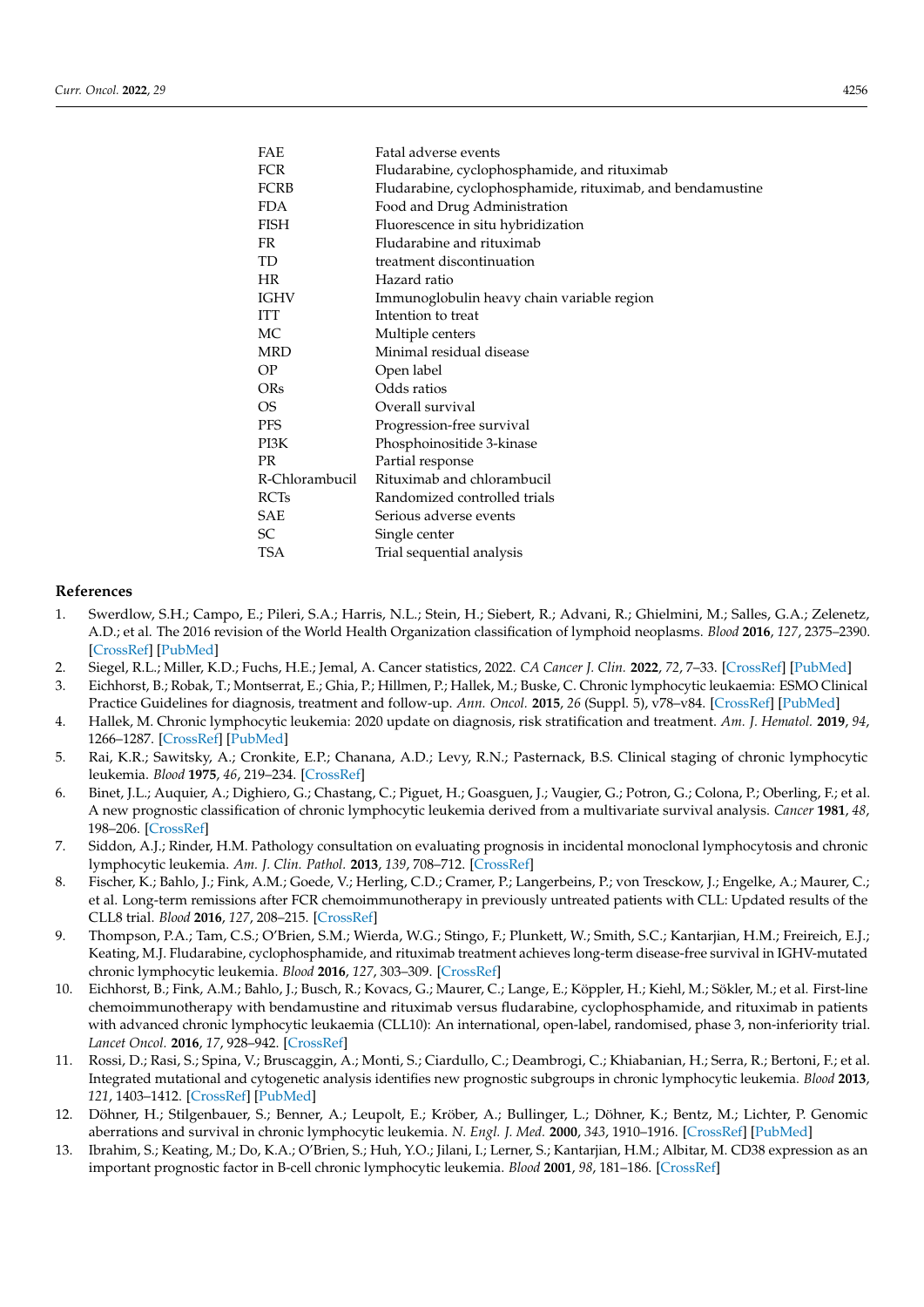- 14. Gentile, M.; Mauro, F.R.; Calabrese, E.; De Propris, M.S.; Giammartini, E.; Mancini, F.; Milani, M.L.; Guarini, A.; Foà, R. The prognostic value of CD38 expression in chronic lymphocytic leukaemia patients studied prospectively at diagnosis: A single institute experience. *Br. J. Haematol.* **2005**, *130*, 549–557. [\[CrossRef\]](http://doi.org/10.1111/j.1365-2141.2005.05659.x) [\[PubMed\]](http://www.ncbi.nlm.nih.gov/pubmed/16098069)
- 15. Rassenti, L.Z.; Huynh, L.; Toy, T.L.; Chen, L.; Keating, M.J.; Gribben, J.G.; Neuberg, D.S.; Flinn, I.W.; Rai, K.R.; Byrd, J.C.; et al. ZAP-70 compared with immunoglobulin heavy-chain gene mutation status as a predictor of disease progression in chronic lymphocytic leukemia. *N. Engl. J. Med.* **2004**, *351*, 893–901. [\[CrossRef\]](http://doi.org/10.1056/NEJMoa040857)
- <span id="page-12-0"></span>16. Orchard, J.A.; Ibbotson, R.E.; Davis, Z.; Wiestner, A.; Rosenwald, A.; Thomas, P.W.; Hamblin, T.J.; Staudt, L.M.; Oscier, D.G. ZAP-70 expression and prognosis in chronic lymphocytic leukaemia. *Lancet* **2004**, *363*, 105–111. [\[CrossRef\]](http://doi.org/10.1016/S0140-6736(03)15260-9)
- <span id="page-12-1"></span>17. Evans, J.; Ziebland, S.; Pettitt, A.R. Incurable, invisible and inconclusive: Watchful waiting for chronic lymphocytic leukaemia and implications for doctor-patient communication. *Eur. J. Cancer Care* **2012**, *21*, 67–77. [\[CrossRef\]](http://doi.org/10.1111/j.1365-2354.2011.01278.x)
- <span id="page-12-2"></span>18. Messori, A.; Fadda, V.; Maratea, D.; Trippoli, S. First-line treatments for chronic lymphocytic leukaemia: Interpreting efficacy data by network meta-analysis. *Ann. Hematol.* **2015**, *94*, 1003–1009. [\[CrossRef\]](http://doi.org/10.1007/s00277-015-2310-6)
- <span id="page-12-3"></span>19. Bauer, K.; Rancea, M.; Roloff, V.; Elter, T.; Hallek, M.; Engert, A.; Skoetz, N. Rituximab, ofatumumab and other monoclonal anti-CD20 antibodies for chronic lymphocytic leukaemia. *Cochrane Database Syst. Rev.* **2012**, *11*, Cd008079. [\[CrossRef\]](http://doi.org/10.1002/14651858.CD008079.pub2)
- <span id="page-12-4"></span>20. Burger, J.A.; Tedeschi, A.; Barr, P.M.; Robak, T.; Owen, C.; Ghia, P.; Bairey, O.; Hillmen, P.; Bartlett, N.L.; Li, J.; et al. Ibrutinib as Initial Therapy for Patients with Chronic Lymphocytic Leukemia. *N. Engl. J. Med.* **2015**, *373*, 2425–2437. [\[CrossRef\]](http://doi.org/10.1056/NEJMoa1509388)
- <span id="page-12-5"></span>21. Jain, N.; Keating, M.; Thompson, P.; Ferrajoli, A.; Burger, J.; Borthakur, G.; Takahashi, K.; Estrov, Z.; Fowler, N.; Kadia, T.; et al. Ibrutinib and Venetoclax for First-Line Treatment of CLL. *N. Engl. J. Med.* **2019**, *380*, 2095–2103. [\[CrossRef\]](http://doi.org/10.1056/NEJMoa1900574) [\[PubMed\]](http://www.ncbi.nlm.nih.gov/pubmed/31141631)
- <span id="page-12-6"></span>22. Wierda, W.; O'Brien, S.; Wen, S.; Faderl, S.; Garcia-Manero, G.; Thomas, D.; Do, K.A.; Cortes, J.; Koller, C.; Beran, M.; et al. Chemoimmunotherapy with fludarabine, cyclophosphamide, and rituximab for relapsed and refractory chronic lymphocytic leukemia. *J. Clin. Oncol.* **2005**, *23*, 4070–4078. [\[CrossRef\]](http://doi.org/10.1200/JCO.2005.12.516) [\[PubMed\]](http://www.ncbi.nlm.nih.gov/pubmed/15767647)
- <span id="page-12-7"></span>23. Shindiapina, P.; Awan, F.T. Management of patients with relapsed chronic lymphocytic leukemia. *Am. J. Hematol. Oncol.* **2016**, *12*, 25–30.
- <span id="page-12-8"></span>24. Cramer, P.; Fink, A.M.; Busch, R.; Eichhorst, B.; Wendtner, C.M.; Pflug, N.; Langerbeins, P.; Bahlo, J.; Goede, V.; Schubert, F.; et al. Second-line therapies of patients initially treated with fludarabine and cyclophosphamide or fludarabine, cyclophosphamide and rituximab for chronic lymphocytic leukemia within the CLL8 protocol of the German CLL Study Group. *Leuk Lymphoma* **2013**, *54*, 1821–1822. [\[CrossRef\]](http://doi.org/10.3109/10428194.2013.796050) [\[PubMed\]](http://www.ncbi.nlm.nih.gov/pubmed/23631654)
- <span id="page-12-9"></span>25. Sharman, J.P.; Egyed, M.; Jurczak, W.; Skarbnik, A.; Pagel, J.M.; Flinn, I.W.; Kamdar, M.; Munir, T.; Walewska, R.; Corbett, G.; et al. Acalabrutinib with or without obinutuzumab versus chlorambucil and obinutuzmab for treatment-naive chronic lymphocytic leukaemia (ELEVATE TN): A randomised, controlled, phase 3 trial. *Lancet* **2020**, *395*, 1278–1291. [\[CrossRef\]](http://doi.org/10.1016/S0140-6736(20)30262-2)
- <span id="page-12-10"></span>26. Fischer, K.; Al-Sawaf, O.; Bahlo, J.; Fink, A.M.; Tandon, M.; Dixon, M.; Robrecht, S.; Warburton, S.; Humphrey, K.; Samoylova, O.; et al. Venetoclax and Obinutuzumab in Patients with CLL and Coexisting Conditions. *N. Engl. J. Med.* **2019**, *380*, 2225–2236. [\[CrossRef\]](http://doi.org/10.1056/NEJMoa1815281) [\[PubMed\]](http://www.ncbi.nlm.nih.gov/pubmed/31166681)
- <span id="page-12-11"></span>27. Byrd, J.C.; Brown, J.R.; O'Brien, S.; Barrientos, J.C.; Kay, N.E.; Reddy, N.M.; Coutre, S.; Tam, C.S.; Mulligan, S.P.; Jaeger, U.; et al. Ibrutinib versus ofatumumab in previously treated chronic lymphoid leukemia. *N. Engl. J. Med.* **2014**, *371*, 213–223. [\[CrossRef\]](http://doi.org/10.1056/NEJMoa1400376)
- <span id="page-12-12"></span>28. Furman, R.R.; Sharman, J.P.; Coutre, S.E.; Cheson, B.D.; Pagel, J.M.; Hillmen, P.; Barrientos, J.C.; Zelenetz, A.D.; Kipps, T.J.; Flinn, I.; et al. Idelalisib and rituximab in relapsed chronic lymphocytic leukemia. *N. Engl. J. Med.* **2014**, *370*, 997–1007. [\[CrossRef\]](http://doi.org/10.1056/NEJMoa1315226)
- <span id="page-12-13"></span>29. Facon, T. Maintenance therapy for multiple myeloma in the era of novel agents. *Hematol. Am. Soc. Hematol. Educ. Program* **2015**, *2015*, 279–285. [\[CrossRef\]](http://doi.org/10.1182/asheducation-2015.1.279)
- <span id="page-12-14"></span>30. O'Brien, S.; Kay, N.E. Maintenance therapy for B-chronic lymphocytic leukemia. *Clin. Adv. Hematol. Oncol.* **2011**, *9*, 22–31.
- <span id="page-12-15"></span>31. Lee, C.H.; Chen, P.H.; Lin, C.; Wang, C.Y.; Ho, C.L. A network meta-analysis of maintenance therapy in chronic lymphocytic leukemia. *PLoS ONE* **2020**, *15*, e0226879. [\[CrossRef\]](http://doi.org/10.1371/journal.pone.0226879) [\[PubMed\]](http://www.ncbi.nlm.nih.gov/pubmed/31995577)
- <span id="page-12-16"></span>32. Holstein, S.A.; McCarthy, P.L. Immunomodulatory Drugs in Multiple Myeloma: Mechanisms of Action and Clinical Experience. *Drugs* **2017**, *77*, 505–520. [\[CrossRef\]](http://doi.org/10.1007/s40265-017-0689-1) [\[PubMed\]](http://www.ncbi.nlm.nih.gov/pubmed/28205024)
- 33. Fowler, N.H.; Davis, R.E.; Rawal, S.; Nastoupil, L.; Hagemeister, F.B.; McLaughlin, P.; Kwak, L.W.; Romaguera, J.E.; Fanale, M.A.; Fayad, L.E.; et al. Safety and activity of lenalidomide and rituximab in untreated indolent lymphoma: An open-label, phase 2 trial. *Lancet Oncol.* **2014**, *15*, 1311–1318. [\[CrossRef\]](http://doi.org/10.1016/S1470-2045(14)70455-3)
- 34. Itchaki, G.; Brown, J.R. Lenalidomide in the treatment of chronic lymphocytic leukemia. *Expert Opin. Investig. Drugs* **2017**, *26*, 633–650. [\[CrossRef\]](http://doi.org/10.1080/13543784.2017.1313230) [\[PubMed\]](http://www.ncbi.nlm.nih.gov/pubmed/28388253)
- <span id="page-12-17"></span>35. Riches, J.C.; Gribben, J.G. Mechanistic and Clinical Aspects of Lenalidomide Treatment for Chronic Lymphocytic Leukemia. *Curr. Cancer Drug Targets* **2016**, *16*, 689–700. [\[CrossRef\]](http://doi.org/10.2174/1568009616666160408145741)
- <span id="page-12-18"></span>36. González-Rodríguez, A.P.; Payer, A.R.; Acebes-Huerta, A.; Huergo-Zapico, L.; Villa-Alvarez, M.; Gonzalez-García, E.; Gonzalez, S. Lenalidomide and chronic lymphocytic leukemia. *Biomed. Res. Int.* **2013**, *2013*, 932010. [\[CrossRef\]](http://doi.org/10.1155/2013/932010)
- <span id="page-12-19"></span>37. Takahashi, K.; Hu, B.; Wang, F.; Yan, Y.; Kim, E.; Vitale, C.; Patel, K.P.; Strati, P.; Gumbs, C.; Little, L.; et al. Clinical implications of cancer gene mutations in patients with chronic lymphocytic leukemia treated with lenalidomide. *Blood* **2018**, *131*, 1820–1832. [\[CrossRef\]](http://doi.org/10.1182/blood-2017-11-817296)
- <span id="page-12-20"></span>38. Kotla, V.; Goel, S.; Nischal, S.; Heuck, C.; Vivek, K.; Das, B.; Verma, A. Mechanism of action of lenalidomide in hematological malignancies. *J. Hematol. Oncol.* **2009**, *2*, 36. [\[CrossRef\]](http://doi.org/10.1186/1756-8722-2-36)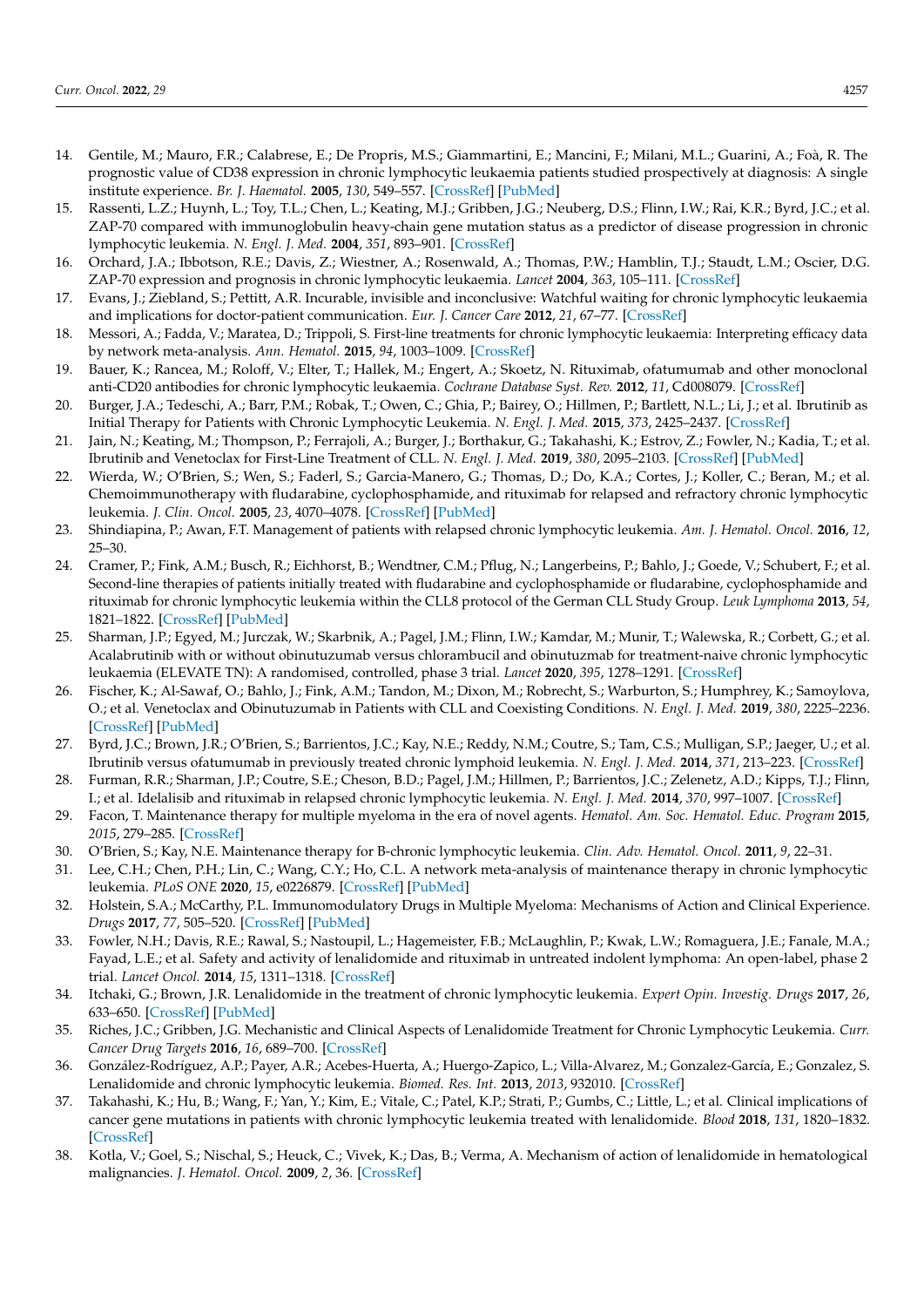- <span id="page-13-0"></span>39. Ramsay, A.G.; Johnson, A.J.; Lee, A.M.; Gorgün, G.; Le Dieu, R.; Blum, W.; Byrd, J.C.; Gribben, J.G. Chronic lymphocytic leukemia T cells show impaired immunological synapse formation that can be reversed with an immunomodulating drug. *J. Clin. Investig.* **2008**, *118*, 2427–2437. [\[CrossRef\]](http://doi.org/10.1172/JCI35017)
- 40. Wu, L.; Adams, M.; Carter, T.; Chen, R.; Muller, G.; Stirling, D.; Schafer, P.; Bartlett, J.B. lenalidomide enhances natural killer cell and monocyte-mediated antibody-dependent cellular cytotoxicity of rituximab-treated CD20+ tumor cells. *Clin. Cancer Res.* **2008**, *14*, 4650–4657. [\[CrossRef\]](http://doi.org/10.1158/1078-0432.CCR-07-4405)
- <span id="page-13-1"></span>41. Acebes-Huerta, A.; Huergo-Zapico, L.; Gonzalez-Rodriguez, A.P.; Fernandez-Guizan, A.; Payer, A.R.; López-Soto, A.; Gonzalez, S. Lenalidomide induces immunomodulation in chronic lymphocytic leukemia and enhances antitumor immune responses mediated by NK and CD4 T cells. *Biomed. Res. Int.* **2014**, *2014*, 265840. [\[CrossRef\]](http://doi.org/10.1155/2014/265840) [\[PubMed\]](http://www.ncbi.nlm.nih.gov/pubmed/25313353)
- <span id="page-13-2"></span>42. Chanan-Khan, A.; Miller, K.C.; Musial, L.; Lawrence, D.; Padmanabhan, S.; Takeshita, K.; Porter, C.W.; Goodrich, D.W.; Bernstein, Z.P.; Wallace, P.; et al. Clinical efficacy of lenalidomide in patients with relapsed or refractory chronic lymphocytic leukemia: Results of a phase II study. *J. Clin. Oncol.* **2006**, *24*, 5343–5349. [\[CrossRef\]](http://doi.org/10.1200/JCO.2005.05.0401) [\[PubMed\]](http://www.ncbi.nlm.nih.gov/pubmed/17088571)
- <span id="page-13-3"></span>43. Chen, C.I.; Bergsagel, P.L.; Paul, H.; Xu, W.; Lau, A.; Dave, N.; Kukreti, V.; Wei, E.; Leung-Hagesteijn, C.; Li, Z.H.; et al. Singleagent lenalidomide in the treatment of previously untreated chronic lymphocytic leukemia. *J. Clin. Oncol.* **2011**, *29*, 1175–1181. [\[CrossRef\]](http://doi.org/10.1200/JCO.2010.29.8133) [\[PubMed\]](http://www.ncbi.nlm.nih.gov/pubmed/21189385)
- <span id="page-13-4"></span>44. Moher, D.; Liberati, A.; Tetzlaff, J.; Altman, D.G. Preferred reporting items for systematic reviews and meta-analyses: The PRISMA statement. *PLoS Med.* **2009**, *6*, e1000097. [\[CrossRef\]](http://doi.org/10.1371/journal.pmed.1000097) [\[PubMed\]](http://www.ncbi.nlm.nih.gov/pubmed/19621072)
- <span id="page-13-5"></span>45. Hallek, M.; Cheson, B.D.; Catovsky, D.; Caligaris-Cappio, F.; Dighiero, G.; Döhner, H.; Hillmen, P.; Keating, M.J.; Montserrat, E.; Rai, K.R.; et al. Guidelines for the diagnosis and treatment of chronic lymphocytic leukemia: A report from the International Workshop on Chronic Lymphocytic Leukemia updating the National Cancer Institute-Working Group 1996 guidelines. *Blood* **2008**, *111*, 5446–5456. [\[CrossRef\]](http://doi.org/10.1182/blood-2007-06-093906)
- <span id="page-13-6"></span>46. Freites-Martinez, A.; Santana, N.; Arias-Santiago, S.; Viera, A. Using the Common Terminology Criteria for Adverse Events (CTCAE—Version 5.0) to Evaluate the Severity of Adverse Events of Anticancer Therapies. *Actas Dermosifiliogr.* **2021**, *112*, 90–92. [\[CrossRef\]](http://doi.org/10.1016/j.ad.2019.05.009) [\[PubMed\]](http://www.ncbi.nlm.nih.gov/pubmed/32891586)
- <span id="page-13-22"></span><span id="page-13-7"></span>47. National Cancer Institute, National Institutes of Health, US Department of Health and Human Services. *Common Terminology Criteria for Adverse Events: (CTCAE)*; National Cancer Institute, National Institutes of Health, US Department of Health and Human Services: Frederick, MD, USA, 2010.
- <span id="page-13-23"></span><span id="page-13-8"></span>48. Tripepi, G.; Chesnaye, N.C.; Dekker, F.W.; Zoccali, C.; Jager, K.J. Intention to treat and per protocol analysis in clinical trials. *Nephrology (Carlton)* **2020**, *25*, 513–517. [\[CrossRef\]](http://doi.org/10.1111/nep.13709)
- <span id="page-13-24"></span><span id="page-13-9"></span>49. Cumpston, M.; Li, T.; Page, M.J.; Chandler, J.; Welch, V.A.; Higgins, J.P.; Thomas, J. Updated guidance for trusted systematic reviews: A new edition of the Cochrane Handbook for Systematic Reviews of Interventions. *Cochrane Database Syst. Rev.* **2019**, *10*, Ed000142. [\[CrossRef\]](http://doi.org/10.1002/14651858.ED000142)
- <span id="page-13-21"></span><span id="page-13-10"></span>50. Higgins, J.P.; Thompson, S.G.; Deeks, J.J.; Altman, D.G. Measuring inconsistency in meta-analyses. *BMJ* **2003**, *327*, 557–560. [\[CrossRef\]](http://doi.org/10.1136/bmj.327.7414.557)
- <span id="page-13-11"></span>51. Pereira, T.V.; Patsopoulos, N.A.; Salanti, G.; Ioannidis, J.P. Critical interpretation of Cochran's Q test depends on power and prior assumptions about heterogeneity. *Res. Synth. Methods* **2010**, *1*, 149–161. [\[CrossRef\]](http://doi.org/10.1002/jrsm.13)
- <span id="page-13-12"></span>52. Lin, L.; Chu, H. Quantifying publication bias in meta-analysis. *Biometrics* **2018**, *74*, 785–794. [\[CrossRef\]](http://doi.org/10.1111/biom.12817) [\[PubMed\]](http://www.ncbi.nlm.nih.gov/pubmed/29141096)
- <span id="page-13-13"></span>53. Viechtbauer, W. Conducting Meta-Analyses in R with the metafor Package. *J. Stat. Softw.* **2010**, *36*, 1–48. [\[CrossRef\]](http://doi.org/10.18637/jss.v036.i03)
- <span id="page-13-14"></span>54. Balduzzi, S.; Rücker, G.; Schwarzer, G. How to perform a meta-analysis with R: A practical tutorial. *Evid. Based Ment. Health* **2019**, *22*, 153–160. [\[CrossRef\]](http://doi.org/10.1136/ebmental-2019-300117) [\[PubMed\]](http://www.ncbi.nlm.nih.gov/pubmed/31563865)
- <span id="page-13-15"></span>55. Shah, A.; Smith, A.F. Trial sequential analysis: Adding a new dimension to meta-analysis. *Anaesthesia* **2020**, *75*, 15–20. [\[CrossRef\]](http://doi.org/10.1111/anae.14705)
- <span id="page-13-16"></span>56. Wetterslev, J.; Jakobsen, J.C.; Gluud, C. Trial Sequential Analysis in systematic reviews with meta-analysis. *BMC Med. Res. Methodol.* **2017**, *17*, 39. [\[CrossRef\]](http://doi.org/10.1186/s12874-017-0315-7) [\[PubMed\]](http://www.ncbi.nlm.nih.gov/pubmed/28264661)
- <span id="page-13-17"></span>57. Miladinovic, B.; Hozo, I.; Djulbegovic, B. Trial Sequential Boundaries for Cumulative Meta-Analyses. *Stata J.* **2013**, *13*, 77–91. [\[CrossRef\]](http://doi.org/10.1177/1536867X1301300106)
- <span id="page-13-18"></span>58. Fink, A.M.; Bahlo, J.; Robrecht, S.; Al-Sawaf, O.; Aldaoud, A.; Hebart, H.; Jentsch-Ullrich, K.; Dörfel, S.; Fischer, K.; Wendtner, C.M.; et al. Lenalidomide maintenance after first-line therapy for high-risk chronic lymphocytic leukaemia (CLLM1): Final results from a randomised, double-blind, phase 3 study. *Lancet Haematol.* **2017**, *4*, e475–e486. [\[CrossRef\]](http://doi.org/10.1016/S2352-3026(17)30171-0)
- <span id="page-13-26"></span>59. Byrd, J.C.; Ruppert, A.S.; Heerema, N.A.; Halvorson, A.E.; Hoke, E.; Smith, M.R.; Godwin, J.E.; Couban, S.; Fehniger, T.A.; Thirman, M.J.; et al. Lenalidomide consolidation benefits patients with CLL receiving chemoimmunotherapy: Results for CALGB 10404 (Alliance). *Blood Adv.* **2018**, *2*, 1705–1718. [\[CrossRef\]](http://doi.org/10.1182/bloodadvances.2017015396)
- <span id="page-13-19"></span>60. Jindal, N.; Lad, D.P.; Malhotra, P.; Prakash, G.; Khadwal, A.; Jain, A.; Sachdeva, M.S.; Sreedharanunni, S.; Naseem, S.; Varma, N.; et al. Randomized controlled trial of individualized, low dose, fixed duration lenalidomide maintenance versus observation after frontline chemo-immunotherapy in CLL. *Leuk Lymphoma* **2021**, *62*, 1674–1681. [\[CrossRef\]](http://doi.org/10.1080/10428194.2021.1885668)
- <span id="page-13-20"></span>61. Chanan-Khan, A.A.; Zaritskey, A.; Egyed, M.; Vokurka, S.; Semochkin, S.; Schuh, A.; Kassis, J.; Simpson, D.; Zhang, J.; Purse, B.; et al. Lenalidomide maintenance therapy in previously treated chronic lymphocytic leukaemia (CONTINUUM): A randomised, double-blind, placebo-controlled, phase 3 trial. *Lancet Haematol.* **2017**, *4*, e534–e543. [\[CrossRef\]](http://doi.org/10.1016/S2352-3026(17)30168-0)
- <span id="page-13-25"></span>62. Debray, T.P.A.; Moons, K.G.M.; Riley, R.D. Detecting small-study effects and funnel plot asymmetry in meta-analysis of survival data: A comparison of new and existing tests. *Res. Synth. Methods* **2018**, *9*, 41–50. [\[CrossRef\]](http://doi.org/10.1002/jrsm.1266) [\[PubMed\]](http://www.ncbi.nlm.nih.gov/pubmed/28975717)